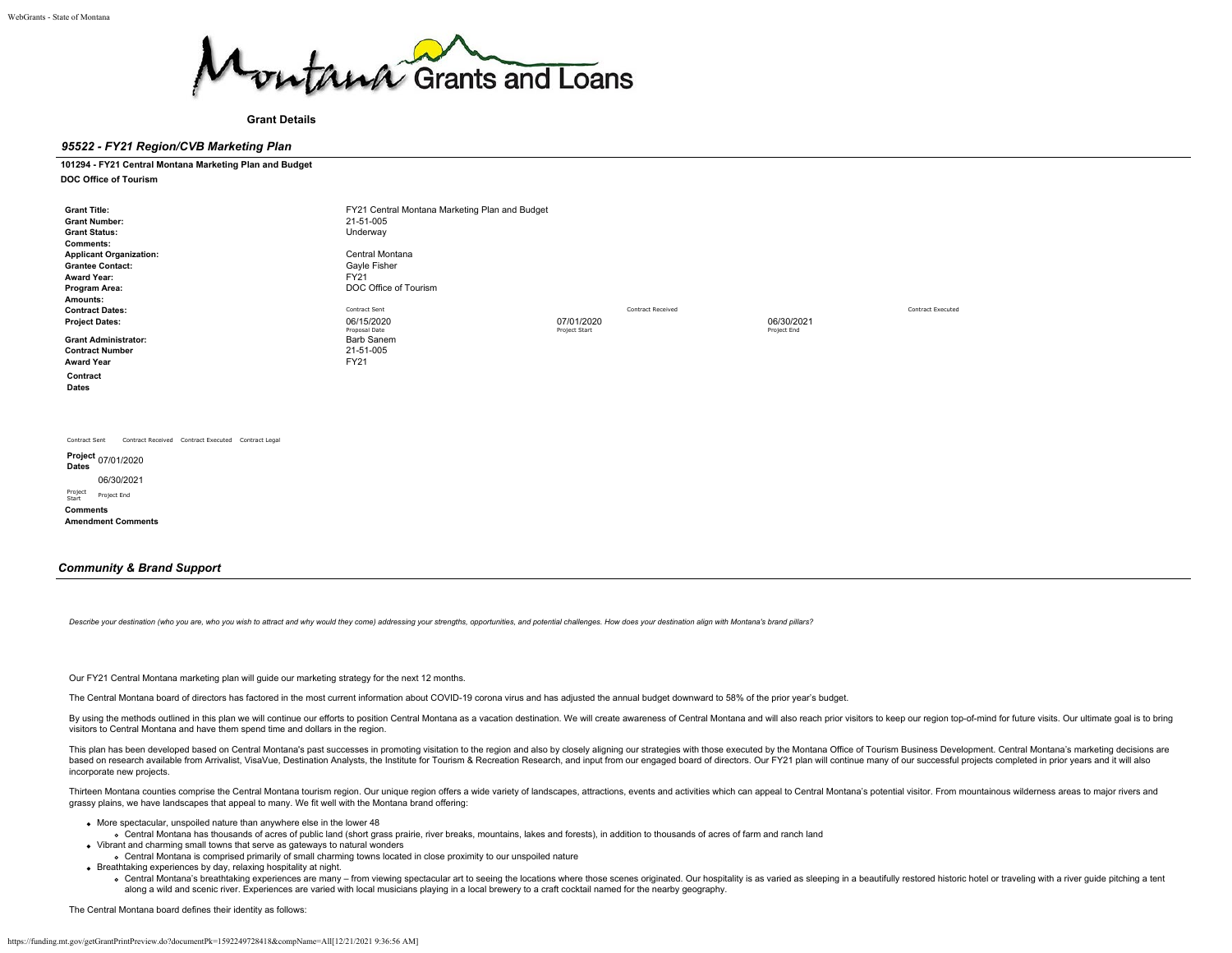Central Montana offers visitors a remarkable experience of Montana's history, culture, clear skies and clean water, wildlife, outdoor recreation and adventure. From wide-open spaces to mountain ranges and the Missouri Rive Central Montana brush with the old west and ancient peoples. Visitors can see the landscapes and absorb the sense of place that inspired renowned western artist Charlie Russell, and walk in the footsteps of Lewis & Clark,

#### **Strengths and Challenges of the Central Montana Tourism Region**

#### **The strengths that distinguish Central Montana include -**

- Historical and cultural sites and interpretation home of numerous Lewis & Clark and Native American attractions and memorials, Charlie Russell, old forts and fur trade history, and National Park Service's Bear Paw Batt
- Kings Hill Scenic Byway and Missouri Breaks Backcountry Byway
- Upper Missouri River Breaks National Monument and Wild & Scenic Missouri River
- Varied outdoor adventure and recreation with many activities offering a feeling of open spaces, yet they are still close to our communities' amenities.
- Excellent variety of fish and wildlife
- Multiple access points to the Bob Marshall Wilderness Complex
- Viewable and accessible waterfalls in our mountain ranges and in Great Falls
- The iconic and sacred Sweetgrass Hills
- The Rocky Mountain Front East slope of the Rockies
- Magnitude of birding opportunities detailed in a Central Montana birding brochure
- Spectacular geology and paleontology with 6 sites on the Montana Dinosaur Trail
- Grand and diverse scenery that typifies the "Big Sky"
- Authentic Montana lifestyle farms and ranches, guest ranches, Native American cultures, main-street Montana, friendly people
- Unique and fun organized trails Pie a la Road, Brewery Trail and a Barn Quilt Trail
- Easily accessible open spaces for scenic touring and wildlife viewing
- Vast public recreation lands
- Our central location in the Glacier-to-Yellowstone National Parks corridor
- Close proximity to Canada with a 24-hour port of entry at Sweetgrass/Coutts
- Many of our tourism products are viewed as budget-friendly, both regionally and nationally
- A variety of public golf courses
- Craft breweries and a distillery using locally grown products
- Central location for statewide meetings and conventions
- Unique attractions such as Havre Beneath the Streets and the Charlie Russell Chew Choo
- . Unique events such as Montana Bale Trail (What the Hay), Red Ants Pants Music Festival, Montana Chokecherry Festival, Whoop Up Days, numerous art shows & auctions during the commemoration of Charlie Russell's birthday in
- Two Amtrak stops in the northern part of the region (Havre and Shelby)
- A large, central retail hub and international airport in Great Falls
- Our strong partnerships with chambers, Tourism BIDs and other promotional groups in the region

#### **Challenges and critical issues facing the tourism region -**

- While our vast public recreation lands are a strength, our public land managers do not have marketing and promotion budgets
- A need to develop more year-round visitor attractions and more activities in the shoulder seasons to enhance our vacation offerings
- Attractions and private businesses need longer business hours and longer seasons to accommodate visitors
- Lack of restaurants, lodging, attractions and gas stations in our small communities
- Shallow employee pool for businesses
- The need to continually educate front line personnel, not just those employed in lodging facilities, but in gas stations, grocery stores, retail businesses and restaurants
- The lack of a winter destination resort and, in some years, the lack of winter
- The need to effectively promote in Canada to reach our closest large population center, despite a fluctuating exchange rate and passport requirements
- Transportation limitations such as no public bus service to some locations and the fluctuating cost of fuel
- Cost of airfare
- Small marketing budget combined with increasing media costs
- The need to continue to strengthen our relationships and communications with the Native American tribes on our reservations and also our recently federally recognized Little Shell tribe.

### **Describe your destination.**

With severe cuts to our FY21 marketing budget due to COVID-19 corona virus, Central Montana will continue with the style of ads we have been using. Our placement mix will include both print and digital, with primary emphas a stunning image, a small amount of text and a strong call to action. Playing on our strengths, images are chosen to inspire the viewer and make them want to obtain more information to plan a trip to Central Montana.

Potential visitors who see our ads will need more information about the area depicted in the photo that inspired them - the location, how do you get there, what activities can be done there and what amenities are available our website home page, some marketing will direct them to a specific niche landing page (several samples attached) and all will offer the opportunity to receive our print travel planner with detailed information about the potential visitors will be able to learn about our vacation opportunities.

To facilitate the travel decision, visitors need only read or click through to our information. Lodging, guides and outfitters, attraction information, dining, and scenic and historic routes are highlighted in our print tr downloaded or viewed as a flip book. We also have niche brochures that can be mailed, obtained at local visitor centers, viewed on our website or printed from our website as a traveler is enroute. Some of these include a d motorcycle routes with maps, Bicycle Trails, C. M. Russell Auto Tour, Kings Hill Scenic Byway brochure, Music Concerts, Pie a la Road pie trail and the partnership brochure for the Montana Dinosaur Trail. Once visitors are offered by staff and volunteers at visitor centers, attractions and local businesses.

To reach some of our niche markets we will continue our bird watching promotional efforts and also offer support to the Crown of the Continent initiative. We will continue promoting travel along the Montana Dinosaur Trail have been promoted via joint ventures with Montana Office of Tourism Business Development and other tourism regions and CVBs. We will continue to expand niche market information on our website and in our print material. Ou markets. We will continue blogging and also posting on Facebook, Instagram and Twitter. Our Central Montana video and photo libraries will be expanded as our FY21 budget will allow so we may reach and engage our potential terms.

#### **Optional: Include attachments here**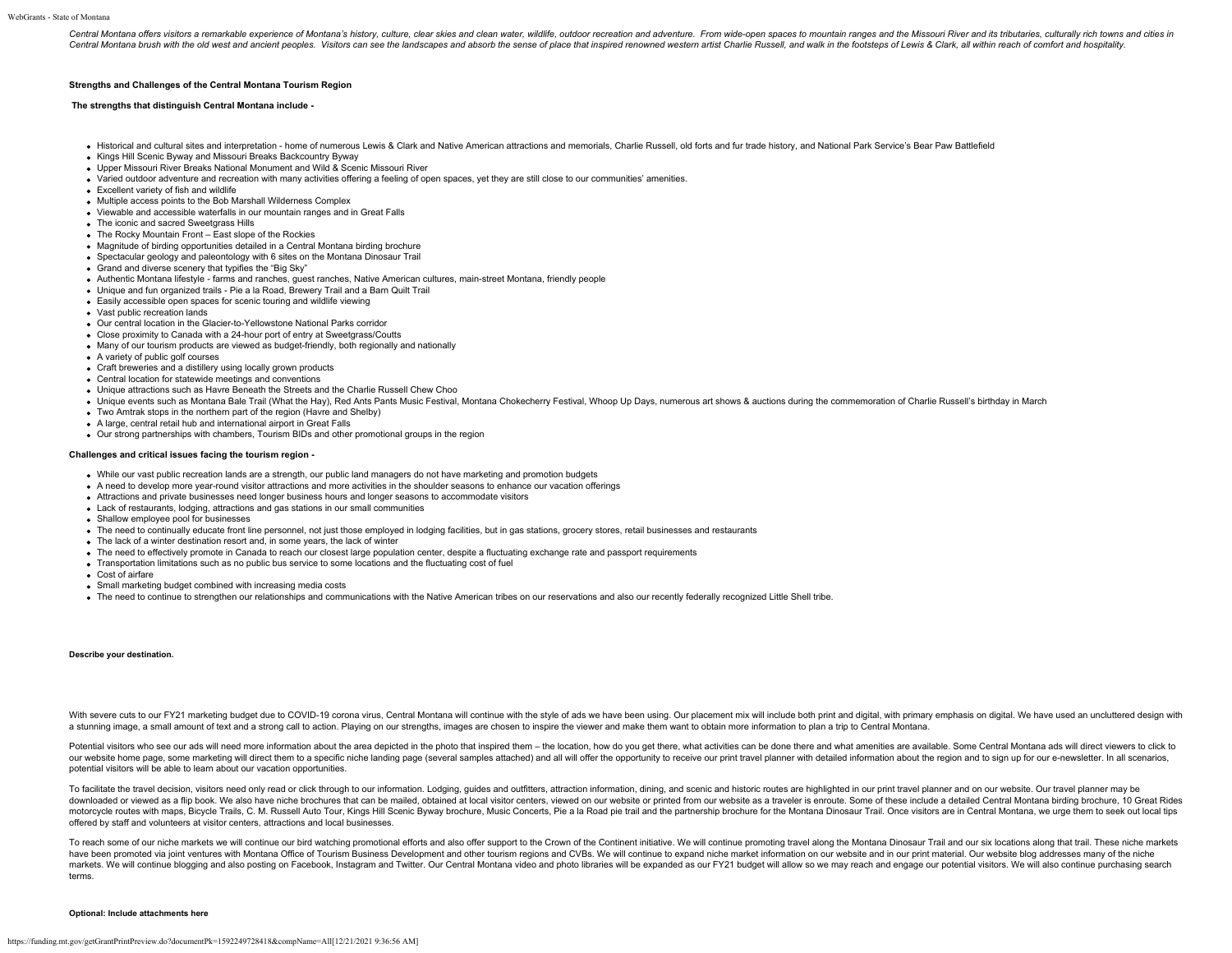*a. Define your target markets (demographic, geopgraphic and psychographic).*

We will define geographic markets as follows: using research results from Arrivalist, Destination Analysts, VisaVue (joint venture project), from information generated through the Interactive Data link on the website for I Central Montana receives. Our primary geographic target markets include the following states and provinces: California, Washington, Idaho, Oregon, Colorado, Utah, Minnesota, North Dakota, Illinois, Wisconsin, Michigan, Flo and Saskatchewan.

We will target the following demographic markets: families/kids, wildlife and bird watchers, anglers, adventure travelers, bicyclers, motorcycle travelers, scenic drivers, cultural & heritage travelers, hunters, goo/eco to education travelers, group tours, guest ranch visitors, snowbirds, dinosaur enthusiasts and train/rail enthusiasts.

The psychographic characteristics of Central Montana's target market include those who value local businesses and locally grown or produced items, enjoy our scenic landscapes and value access to public lands, waterways and

*b. What are your emerging markets?*

Texas, Arizona and Illinois markets (arriving and spending money in the region) have grown based on recent research (VisaVue) and data obtained from hotels in the region

Areas with direct flights (United Airlines Chicago to Great Falls) are contributing to the emerging markets of Illinois (Chicago and some Wisconsin zip codes) and Arizona (Phoenix/Mesa zip codes, Allegiant Air).

While Central Montana does not have direct air flights from Texas, several Montana cities have recently acquired those, and their marketing efforts seem to have sparked interest in the entire state. Central Montana has mar Saskatchewan, Canada and we have seen interest grow from the nearby provinces of British Columbia and Manitoba. In 2019, Alberta was our top location at 10% of travelers who spent at least one night in the region. Washingt several years.

Considering the current COVID-19 corona virus, we feel our potential for visitors from international markets will decline in FY21. Germany has registered high at several of our visitor information centers and it will be in

**Optional: Include attachments here.** [New Landing Page Samples.pdf](https://funding.mt.gov/fileDownload.jsp?filename=1586920687648_New+Landing+Page+Samples.pdf)

*c. What research supports your target marketing?*

Central Montana participated again in the Montana Office of Tourism Business Development's joint venture with VisaVue. Visa cardholders comprise 50.3% of the credit card market. VisaVue tracks purchases and cash advances m selected 59401, 59404 and 59405 zip codes which are all in Great Falls, our largest community.

We also use the Interactive Data report builder option on the Institute for Tourism & Recreation Research along with several other niche ITRR reports to support our target marketing. Recent research done by Destination Ana our CVBs and Tourism BIDs.

Central Montana had three counties included in MOTBD's Eastern Montana Initiative and we used specific data provided through that.

Other reports used include: Canadian Travelers in Montana: Traveler Profiles by Purpose of Trip to the State, most current Nonresident Visitation and Expenditure Estimates, Airline Passenger Deboarding by Airport, Expedia' Traveler Satisfaction & Information Sources Used. More county and community data is extrapolated by using the Interactive Data function on ITRR's website although, in many cases, the sample size is quite small.

Central Montana's FY21 goals remain similar to previous years but statistically they will be vastly different due to the COVID-19 pandemic.

*1. Increase four-season tourism revenues through effective marketing and promotions, focusing on high-value, low-impact visitors.*

For several years we've had small but steady yearly gains in lodging tax collections. In CY2016 we increased 1%, CY2017 increased 2%, CY2018 increased 2% and CY2019 increased 3%. Our FY21 budget is projected at 58% of our but exceed, that.

*2. Attract visitors by communicating an image that positions Central Montana as a vacation destination.*

**Our positioning strategies are:** 

- illustrating our access to outdoor recreation, spectacular unspoiled nature and adventure
- leveraging our authentic Montana lifestyle in our vibrant and charming communities
- highlighting our historic and cultural sites, building on our Lewis & Clark and Nez Perce legacies
- *3. Expand our marketing potential by participating in joint ventures with other Montana tourism organizations and businesses.*

This goal is critical to the success of Central Montana, more than ever, now that we are facing declines in travel and tourism due to the COVID-19 pandemic. By pursuing joint ventures and other partnership opportunities, C Montana Office of Tourism Business Development's programs and direction, as well as other Montana tourism organizations. In FY21 we will strive to build even more marketing partnerships with the Great Falls CVB, Havre CVB will also continue to explore new opportunities for partnerships in an effort to enhance our marketing budget.

*4. Grow the visitor experience and opportunities by building relationships with the ranching and agriculture industry, adding to and building on our guest ranch and agri-tourism presence.*

Many segments of our target market are looking for safe, family vacations that return them to an unhurried, more grounded experience. Highlighting rural events, lifestyles, and products produced on our region's farms and r provide supplemental income for agricultural and ranching operations. Central Montana will continue to explore partnerships with agricultural organizations, also with Grown in Montana and Made in Montana promotional effort groups to enhance our agritourism offerings.

and work closely with rural community promotion groups to enhance our agritourism offerings.

5. Central Montana will continue to target our market as precisely as possible, assuring that our funding is spent to reach an audience that is qualified by likelihood of coming to the region, and has the discretionary inc

Central Montana's consumer marketing plan will target those shown by research and/or past successes to have the propensity to travel to Montana, particularly to experience the kind of vacation the region offers. At this ti drive markets.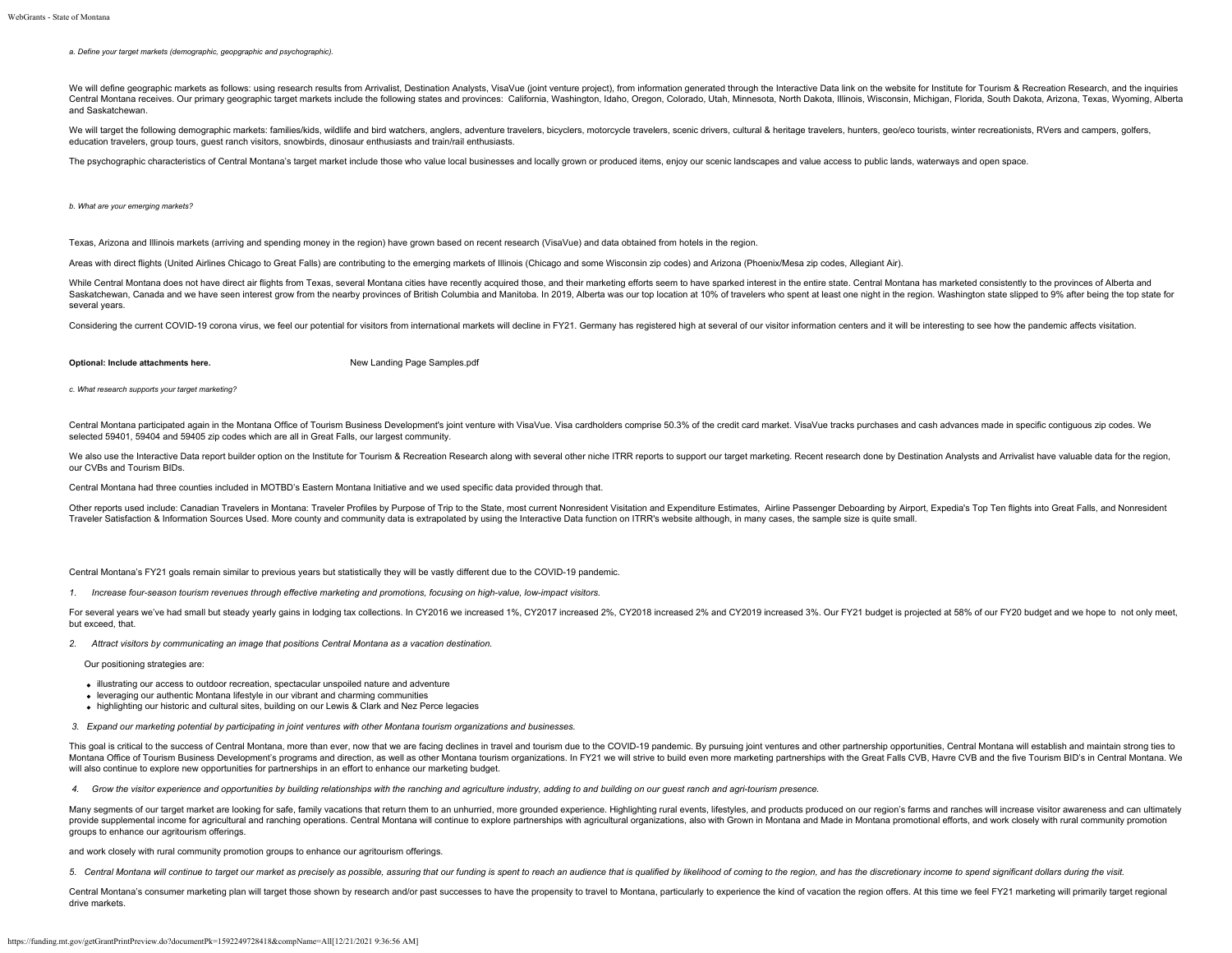*6. Continue our successful FAM trips and travel show attendance.*

*6. Continue our successful FAM trips and travel show attendance.*

Over the past few years our FAM trips have produced significant results in the form of print editorial, online editorial, social media posts by influencers, television and radio editorial and inquiries (both domestic and i and/or sportsman shows and we will partner with both the public and private sector to stretch our budget for the shows we attend.

#### *7. Seek ways to promote our Native American tourism potential.*

We will work to identify opportunities to promote the cultures of our tribes and the tourism activities they offer. Past successes have included FAM trips to our Native American reservations and working with individual nat *participants. In FY19 we were able to secure video footage and still images to use in our marketing efforts.*

*a. In what types of co-ops with MTOT would you like to participate?*

We have seen successes with opportunities to participate in both print and digital joint ventures offered by the MT Office of Tourism Business Development. Our budget doesn't allow participation in all but we have approved

The types of ioint ventures we would like to participate in include print, digital, research and public relations. While ioint venture opportunities currently don't exist for consumer shows, we would like to see this. Year booth space and individual bed tax funded entities could buy in. It created a much larger presence for Montana overall at the shows and seemed to be effective.

Central Montana has participated in, and would like to continue to participate with, print and digital marketing projects and also consumer travel show joint venture marketing opportunities with the Great Falls CVB, Great Havre TBID. We have five tourism business improvement districts in Central Montana and marketing opportunities are shared with them.

We also plan to continue to participate in joint venture opportunities for the Crown of the Continent (Glacier Country, Southwest Montana, Central Montana and Canadian provinces) and the Montana Dinosaur Trail (Montana's M Southeast Montana, Central Montana).

Although it is not a financial partnership, we will seek to coordinate attendance at travel shows with other bed tax entities and private sector businesses in Central Montana, in an effort to possibly co-locate our booths.

Central Montana is eager to secure additional partnership marketing to maximize our budget.

In FY20 we committed approximately \$21,000 to participate in both print and digital joint venture campaigns with the Montana Office of Tourism Business Development. These included Parents Magazine (print), and the followin Travel Platform Programmatic, and OnTheSnow.com.

We have been receiving leads from Parents Magazine and anticipate that those will continue for a couple of months.

We feel our participation in these joint ventures was successful. Joint ventures are a solid investment where Central Montana can receive good exposure based on our financial commitment

### **Optional: Include attachment here.**

*b. In what other types of co-ops would you like to participate? (Regions/CVBs, etc.)*

We have discussed options to do a campaign with several other tourism regions promoting areas and communities that straddle the Rocky Mountains, also a press trip with two regions that would share common themes.

In order for our budget to be effective, it is important to evaluate all joint ventures and we are eager to do so.

*c. What types of co-ops have you done in the past? Were they successful - why or why not?*

Last year we wrote a grant with Missouri River Country to do a multi-pronged campaign in Canada targeting Alberta and Saskatchewan.

This campaign had impressive results. We placed native content, did social cross promotion, had native advertising via Postmedia Network, did programmatic placements in Alberta and Saskatchewan, and designed a newspaper in that was placed in multiple newspapers in both provinces. A website landing page with links to both regions' tourism partners still resides on both websites.

While a bit complicated to execute, we feel the project was successful. Post-project details are attached.

**Optional: Include attachments here.**

**Optional: Include attachment here:**

**Optional: Include attachments here.** [FY19 Canadian JV Report - CM&MRC.pdf](https://funding.mt.gov/fileDownload.jsp?filename=1587000379001_FY19+Canadian+JV+Report+-+CM%26MRC.pdf)

## *Marketing Segment, Method & Budget*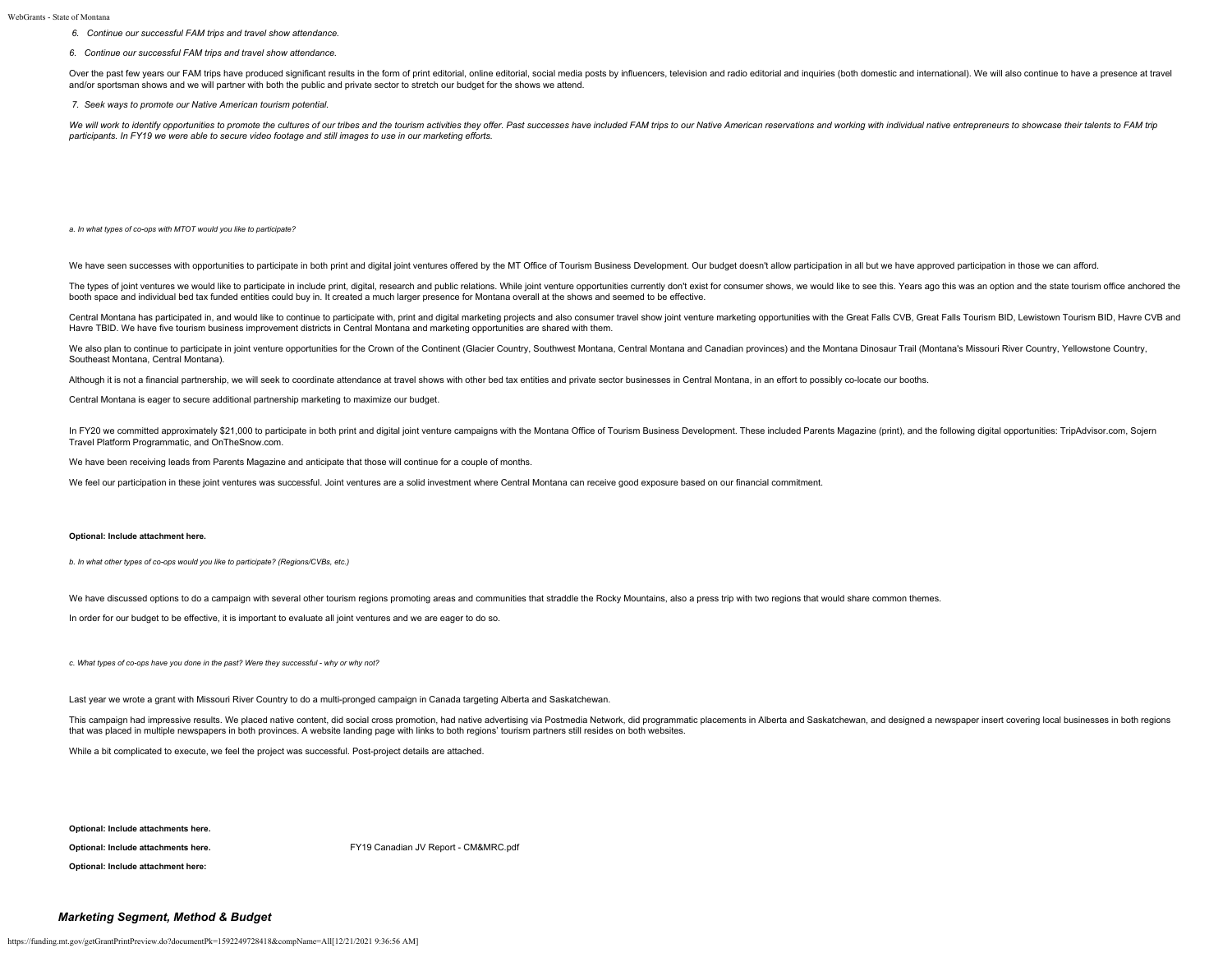| <b>Marketing</b><br>Segment | <b>Marketing</b><br>Method | Describe your<br>method.                                                                                                                                                                                                                                                                                                                                                                                                                                                                                                                                                                                                    | Provide supporting research/statistics.                                                                                                                                                                                                                                                                                                                                                                                                                                                                                                                                                                | How do you plan to<br>measure success?                                                                                                                                                                                                                                                                                                                                                                                                                                                                                                                                                                                                                                                             | Provide a brief<br>rationale for this<br>method.                                                                                                                                                                                                                                                                                                                                                                                                                                                                                                                                                                                                                                                                                                                          | <b>Estimated</b><br>budget for<br>method. | <b>Marketing Method Evaluation</b>                                                                                                                                                                                                                                                                                                                                                                                                                                                                                                                                                                                                                                                                                                                                                                                                                                                                                                                                                                                                                                                                                                                                                                                                                                                                                                                                                                                                                                                                                                                                                                                                                                                                                                                          | Add'l<br><b>Attchmnt</b> |
|-----------------------------|----------------------------|-----------------------------------------------------------------------------------------------------------------------------------------------------------------------------------------------------------------------------------------------------------------------------------------------------------------------------------------------------------------------------------------------------------------------------------------------------------------------------------------------------------------------------------------------------------------------------------------------------------------------------|--------------------------------------------------------------------------------------------------------------------------------------------------------------------------------------------------------------------------------------------------------------------------------------------------------------------------------------------------------------------------------------------------------------------------------------------------------------------------------------------------------------------------------------------------------------------------------------------------------|----------------------------------------------------------------------------------------------------------------------------------------------------------------------------------------------------------------------------------------------------------------------------------------------------------------------------------------------------------------------------------------------------------------------------------------------------------------------------------------------------------------------------------------------------------------------------------------------------------------------------------------------------------------------------------------------------|---------------------------------------------------------------------------------------------------------------------------------------------------------------------------------------------------------------------------------------------------------------------------------------------------------------------------------------------------------------------------------------------------------------------------------------------------------------------------------------------------------------------------------------------------------------------------------------------------------------------------------------------------------------------------------------------------------------------------------------------------------------------------|-------------------------------------------|-------------------------------------------------------------------------------------------------------------------------------------------------------------------------------------------------------------------------------------------------------------------------------------------------------------------------------------------------------------------------------------------------------------------------------------------------------------------------------------------------------------------------------------------------------------------------------------------------------------------------------------------------------------------------------------------------------------------------------------------------------------------------------------------------------------------------------------------------------------------------------------------------------------------------------------------------------------------------------------------------------------------------------------------------------------------------------------------------------------------------------------------------------------------------------------------------------------------------------------------------------------------------------------------------------------------------------------------------------------------------------------------------------------------------------------------------------------------------------------------------------------------------------------------------------------------------------------------------------------------------------------------------------------------------------------------------------------------------------------------------------------|--------------------------|
| Consumer                    | <b>Print Advertising</b>   | Our print paid media<br>will target primarily<br>leisure travelers.<br>We first analyze past<br>print campaigns for<br>their performance. We<br>use our target market<br>data and we have also<br>sought partnerships for<br>print with the Montana<br>Office of<br><b>Tourism/Business</b><br>Development, other<br>tourism regions and<br><b>CVBs within Central</b><br>Montana.<br>Recommendations<br>from our agency of<br>record, including<br>publications, ad size<br>and cost, are<br>presented to a<br>committee of the<br>board. They discuss<br>options and a final plan<br>is presented to the<br>entire board. | We use ITRR's interactive data report builder (nonresident travel study) for the top states that spent a night in Central<br>Montana.<br>We subscribed to VisaVue in partnership with MT Office of Tourism/Business Development and Great Falls CVB. In<br>this we can see the top states for spending dollars in the region.<br>According to the State of the American Traveler, an independent research report by Miles Partnership, print has<br>consistently shown strength. 24.4% of travelers rely on offline media including TV, printed newspapers, magazines,<br>etc. for travel inspiration. | We track all responses to<br>our print ads from signing<br>up for our e-newsletter,<br>calling for more information<br>or viewing our travel<br>planner flipbook online. Our<br>auto guest book on our<br>website has all of our<br>marketing vehicles listed<br>and people are asked to<br>about Central Montana.<br>We will base success<br>individually on the<br>publications we choose.<br>Cost per inquiry is our<br>primary method. In the past<br>we have had CPIs of \$2.24<br>and we have also had a<br>partnership with MOTBD<br>with a CPI of \$13.96.<br>Of the print media placed<br>we will measure overall<br>success by an average CPI<br>for all print no higher than<br>\$7.50, | While we continue to<br>budget less for print<br>advertising, the Central<br>Montana board still feels<br>there is value in print. With<br>the severe decline in budget<br>for FY21 we will only place<br>\$15,000 worth of print ads.<br>check where they found out Print reaches an audience<br>of all ages, but we feel it<br>addresses more of an older,<br>possibly retired market. This<br>market can help our<br>shoulder seasons, loves to<br>visit and explore our history,<br>has keen interest in our<br>Lewis & Clark and Charlie<br>Russell offerings and our<br>birding trails. Since they<br>have more time we feel they<br>may stay longer and<br>explore more.<br>We will consider print for<br>some of our niche markets<br>(birding is a good example) |                                           | The Central Montana board of directors voted to<br>move all of the FY21 Print Advertising budget to<br>FY21 Online Digital Media. During the peak of the<br>Covid pandemic, the board felt our marketing<br>needed to be more nimble, not using advanced<br>\$15,000.00 media buys for methods like print.<br>There was no expenditure related to FY21 Print<br>Media. However, the Central Montana board<br>plans to budget for this method in future years.                                                                                                                                                                                                                                                                                                                                                                                                                                                                                                                                                                                                                                                                                                                                                                                                                                                                                                                                                                                                                                                                                                                                                                                                                                                                                               |                          |
|                             |                            |                                                                                                                                                                                                                                                                                                                                                                                                                                                                                                                                                                                                                             |                                                                                                                                                                                                                                                                                                                                                                                                                                                                                                                                                                                                        |                                                                                                                                                                                                                                                                                                                                                                                                                                                                                                                                                                                                                                                                                                    |                                                                                                                                                                                                                                                                                                                                                                                                                                                                                                                                                                                                                                                                                                                                                                           |                                           | We met our objective and our marketing<br>strategies and methods were successful. We will<br>continue this method.<br>Geo-target travel intenders in CA, WA, ID, OR,<br>CO, UT, MN, ND, SD, AZ, TX, IL, WI, MI. Results:<br>Pre Roll Video<br>$3/29/21 - 6/13/21$<br>• 3 versions - 15-seconds<br>Western<br>Fishing<br>Family<br>Pre-roll impressions: 415,763<br>Click throughs: 1,457<br>· Video CTR: .35%<br>Cost: \$10,000<br>. 82.79% full completion rate at 100% viewed.<br>YouTube - 3/29/21 - 6/13/21<br>• 3 versions - 15-seconds & 30-seconds<br>(optimized to 15-seconds/better performance)<br>Western<br>Fishing<br>Family<br>Pre-roll impressions: 170,404<br>Click throughs: 74<br>· Video CTR: .04%<br>YouTube platform is measured as a<br>reach/frequency metric.<br>• We reached over 124,000 YouTube viewers<br>with Central Montana message.<br>· 73.33% full completion rate at 100% viewed.<br>CTV/OTT - 3/29/21 - 6/13/21<br>. Geo-targeted to Seattle and Minneapolis<br>• Impressions: 799.432<br>· Click throughs from connected devices: 4,449<br>. CTR from retargeted banner/mobile ads: .90%<br>Cost: \$15,000<br>• CTV/OTT placement was a mix of directed<br>Smart TV "Living Room" placement within<br>premium<br>content, as well as retargeting banner ads on<br>display/mobile placement on identified devices.<br>. This placement achieved a 96% view through<br>rate on CTV/OTT, as well as a very high<br>retargeting rate to same households with<br>banner/mobile ads' CTR of .90%.<br>• 4,048 added value impressions provided \$77.88<br>in added value<br>Sojern Travel Platform - 4/5/21 - 5/31/21<br>. Behaviorally targeted to travel intenders in travel<br>funnel actively planning and booking travel |                          |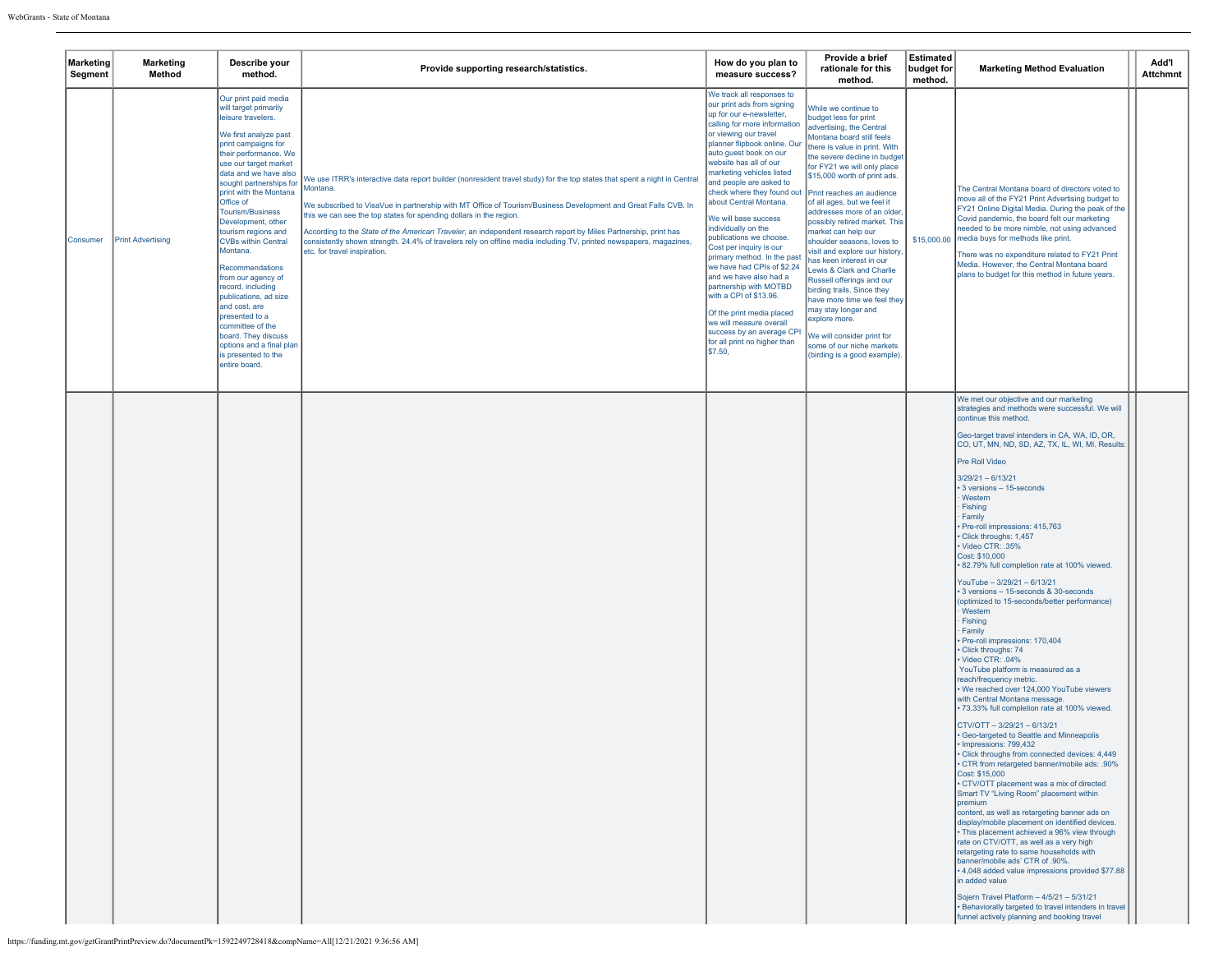| WebGrants - State of Montana |  |  |                                                                                                                                                                                                                                                                                                                                                                                                                                                                                                                                                                                               |  |
|------------------------------|--|--|-----------------------------------------------------------------------------------------------------------------------------------------------------------------------------------------------------------------------------------------------------------------------------------------------------------------------------------------------------------------------------------------------------------------------------------------------------------------------------------------------------------------------------------------------------------------------------------------------|--|
|                              |  |  | • Pre-roll video<br>• 3 versions - 15-seconds<br>· Pre-roll impressions: 720,957<br>•Total click throughs: 720<br>• Video CTR: .10%<br>Cost: \$12,500• With optimizing, pacing, and shifts<br>to top performing video pre-roll units, we achieved<br>over<br>delivery of 70,957 impressions from original<br>estimate, resulting in \$1,230.39 in added value.<br>• The Fishing video had a higher response rate -<br>.14% - even though the Western video was<br>optimized with more impressions/clicks.<br>Search - Google AdWords - 3/3/21 - 6/13/21<br>· Impressions: 50,827              |  |
|                              |  |  | • Click throughs: 8,111<br>$\cdot$ CTR: 15.96% - Excellent!<br>Cost: \$10,000<br>• The highest CTR ranging from 24% to 30.6%<br>CTR are attributed to ad groups "Montana<br>Vacations", "Montana with Kids", and "Montana<br>Road Trips".<br>· Google AdWords was set up to use expanded<br>and dynamic ads based on query results. We<br>achieved an excellent overall cost-per-click of<br>\$1.23.<br>• Best performing ad groups - "Montana<br>Vacations" and related keyword combinations.<br>"Fly Fishing" and "Road Trips" were also high<br>performing ad groups/keyword combinations. |  |
|                              |  |  | Eblast - Yellowstone Journal 4/29/21 E-blast  <br>$3/3/21 - 7/28/21 -$ Lead Generation - ongoing<br>. MyYellowstonePark.com - HTML custom e-<br>blast 100% Share of Voice (SOV)<br>· Targeting: Those interested in YNP and Glacier<br>• Deployed: 89,729<br>• Unique opens: 25,148<br>• Open rate: 28.02%<br>• Click throughs: 3,387<br>• CTR - click from unique opens: 13.46%<br>• CTR: 3.77%                                                                                                                                                                                              |  |
|                              |  |  | <b>Outside Mag E-blast</b><br>$4/26/21 - 5/3/21$<br>· Outsidemag.com - HTML custom e-blast 100%<br>SOV<br>· Outsidemag.com - Destination Monday e-<br>newsletter native ad placement<br>• HTML E-blast Rugged untouched Central<br>Montana<br>· Targeting: Active outdoor recreationists,<br>younger, adventurous<br>· Deployed: 80,784<br>• Unique opens: 3,333<br>• Open rate: 17.7%<br>· Click throughs: 286<br>• CTR - click from unique opens: 5.89%, Overall<br><b>CTR .35%</b><br>· Outside Magazine provided a click to open rate                                                     |  |
|                              |  |  | with 3,333 unique opens and a 17.7% click to<br>open rate above benchmark.<br>• Clicks on the content provided a solid 1.06%<br>CTR and<br>5.89% from the opens.<br>• Native ads within the Destination e-newsletters<br>were effective.<br>BudgetTravel.com E-blast<br>5/4/21<br>· Budgetravel.com - HTML custom e-blast 100%<br>Share of Voice (SOV)<br>. An insider's guide to day tripping Glacier<br><b>National Park</b><br>· Targeting: Travel planners, cost conscious<br>travelers                                                                                                   |  |
|                              |  |  | · Total deployed: 233,699<br>• Unique opens: 47,199<br>• Open rate: 20.19%<br>· Click throughs: 1,816<br>• CTR - click from unique opens: 10.12%<br>• Overall CTR: .78%<br>Cost: \$3,125 · Budget Travel reached a large user<br>base with 1,813 clicks.<br>Golf E-blast<br>$6/16/21 - 6/22/21$<br>• USA GOLF/"Four!" - HTML custom e-blast<br><b>100% SOV</b><br>. 15 Central Montana golf courses you have to try<br>· Targeting: Montana golf enthusiasts, golfers,                                                                                                                        |  |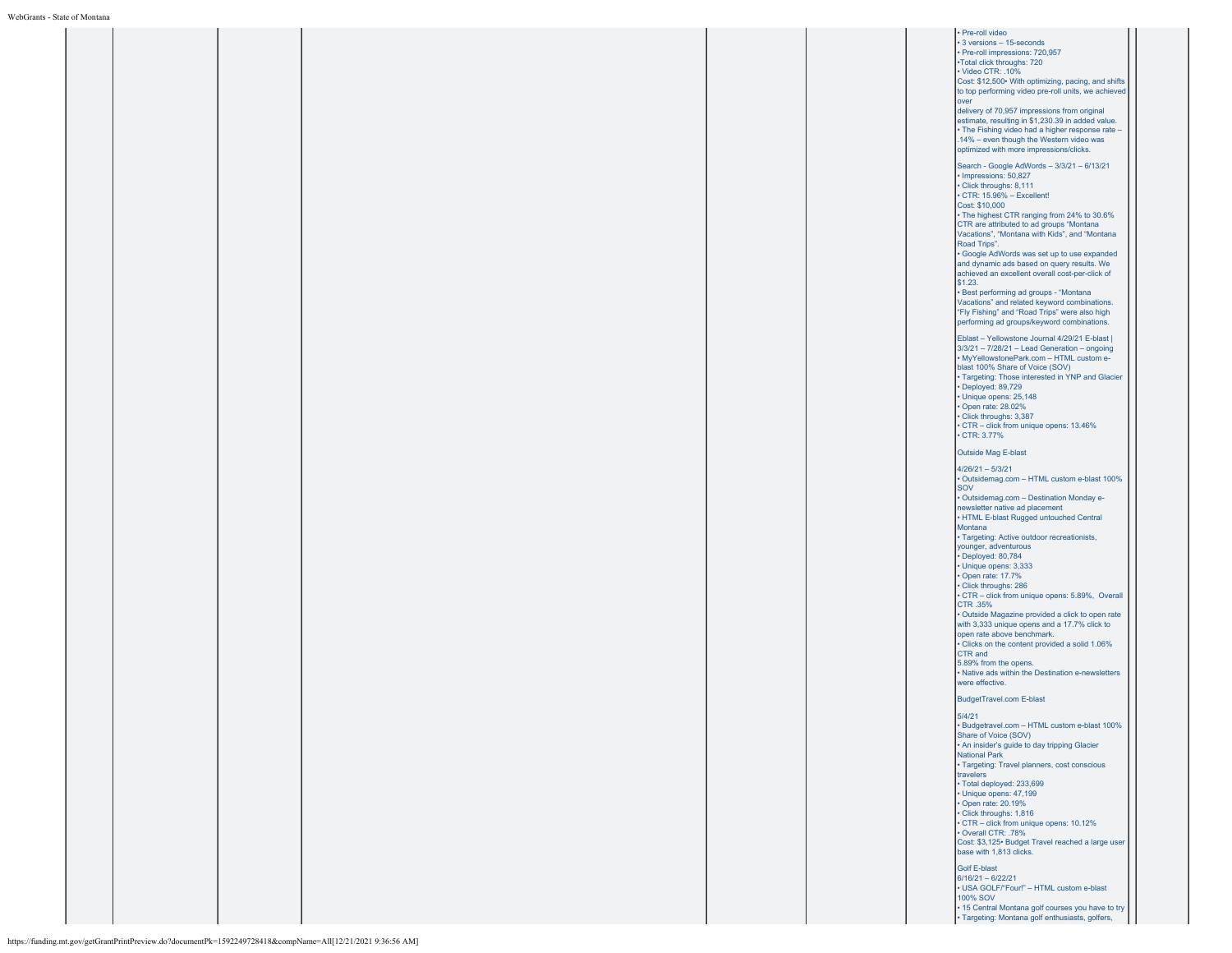| Consumer | <b>Online/Digital Advertising</b> | We will search online<br>advertising that<br>matches the profile of<br>our visitor and then<br>place digital media.<br>Overall, the campaign<br>is multi-pronged<br>including banner ads,<br>native content, search<br>term purchase and<br><b>HTML</b> newsletters.<br>After a review of past<br>digital campaigns is<br>conducted we will<br>choose where to place<br>media for FY21.<br>Once placement is<br>finalized it is shared<br>with CVBs and<br>businesses in our<br>tourism region. | We will use ITRR Trip Planning Research including activities to do while here, Destination Analysts, Expedia top<br>inbound states via air traffic, MT FWP top states for UGB hunting license purchase and MT FWP top states for big<br>game hunting license purchase.<br>Digital advertising is diverse and multi-pronged. For e-blasts, one study by Destination Analysts  <br>https://www.destinationanalysts.com/insights-updates notes that 66.4% of travelers rely on the opinions of in-person<br>and/or through direct contact (email, text, etc.) for travel inspiration. For social promotion, a recent industry survey<br>conducted by Market Force - a worldwide leader in customer intelligence solutions - showed that 78% of respondents<br>said posts by companies they follow on social media impact their purchases decisions. For our video banner ads, a<br>eport by Social Media Today https://www.socialmediatoday.com/news/the-state-of-video-marketing-in-<br>2018infographic/518339/ states that 90% of consumers claim a video will help them make a purchasing decision.<br>Research from both Google   https://www.thinkwithgoogle.com/feature/travel-customer-journey-in-2020 and<br>Phocuswright   https://www.phocuswright.com/Free-Travel-Research notes that travel companies can segment their<br>audiences, combine first- and third-party data, and use machine learning to connect with customers. Using digital<br>marketing provides more opportunities than ever for marketers to meet traveler intent and expectations at every turn.<br>And that's a trip worth taking. | There are a variety of ways<br>to measure success of<br>digital, based on the vehicle<br>used.<br>We embed pixels on our<br>website for some ads and<br>can see how many clicked<br>through to that page.<br>Tracking length of time on<br>the website and pages<br>viewed is another method.<br>For HTML newsletters we<br>track open rates and<br>subsequent click-throughs<br>to our website. For these<br>newsletters we also track if<br>the recipient orders a print<br>travel planner.<br>Each measurable method<br>has a different cost per<br>inquiry. We always seek to<br>achieve above benchmark<br>status. | The budget for digital<br>advertising is \$60,000, the<br>argest of our marketing<br>vehicles<br>We feel we reach niche<br>markets more cost<br>effectively through digital<br>advertising and reach a<br>market that is incredibly<br>mobile friendly. If there are<br>oint venture options<br>available for digital<br>advertising we will research<br>hose.<br>Overall, the Central<br>Montana board feels digital<br>advertising not only gives<br>the region the greatest<br>value for our budget but the<br>greatest opportunity to<br>target and reach potential<br>visitors. | \$60,000.00 | outdoor recreation interest<br>Total deployed: 14,351<br>· Total unique opens: 3,949<br>• Open rate: 27.52%<br>· Click throughs: 400<br>CTR - click from unique opens: 10.12%<br>Overall CTR: 2.79%<br>CTR of 2.79%.<br>Sponsored Content - Cross Promotional Social<br>Outdoor Sports Group/Fly-Fisherman<br>· Social channels - Fly Fisherman, Game & Fish<br>In-Fisherman, World Fishing Network, Outdoor<br>Channel<br>Facebook<br>Instagram<br>Twitter<br>Impressions: 241,327<br>· Total clicks/actions/shares/engagement: 7,498<br>Overall CTR: 3.11%<br>Fly-Fisherman e-newsletter native ad<br>· Impressions: 47,410<br>· Total clicks on 300x250 unit: 99 Overall CTR -<br>.21%<br>Sponsored Content - Cross Promotional E-blast<br>Fly-Fisherman HTML e-blast - 6/1/21<br>• Targeting Fly Fishermen<br>· Total delivered: 2,196<br>· Total unique opens: 412<br>· CTR: 18.76%<br>• Click throughs: 20<br>· CTR clicks per unique opens: 4.85%<br>· Overall CTR: .91%<br>Sponsored Content - Cross Promotional E-blast<br>Outdoor Channel HTML e-blast - 5/21/21<br>• Targeting: Avid hunters and anglers<br>The best hunting and fishing in Central Montana<br>· Total delivered: 72,416<br>· Total unique opens: 4,749<br>CTR: 6.55%<br>• Click throughs: 255<br>· CTR clicks per unique opens: 5.37%<br>· Overall CTR: .35%<br>Cost: \$4,375<br>Sponsored Content Cross Promo Social<br>Cowboysandindians.com - 4/19/21 - 5/9/21<br>· Sponsored Article - Cowboysandindians.com -<br>Central Montana offers authentically western<br>adventure<br>· Total views: 1.245<br>• Unique visits to website links: 1,165<br>• Average time spent on article: 2:17<br>https://www.cowboysindians.com/2021/04/central-<br>montana-offers-authentically-western-adventure<br>Sponsored Content Cross Promo Social<br>The Post - Cowboys & Indians E-newsletter<br>Central Montana: authentic western adventure<br>awaits<br>· Total unique opens: 18,259<br>CTR clicks per unique opens: 13.3% - 4.60%<br>$\cdot$ Clicks: 840<br>$\cdot$ CTR: .61%<br>Social channels:<br>Facebook<br>Instagram | Digital<br>Samples.pdf |
|----------|-----------------------------------|-------------------------------------------------------------------------------------------------------------------------------------------------------------------------------------------------------------------------------------------------------------------------------------------------------------------------------------------------------------------------------------------------------------------------------------------------------------------------------------------------|-------------------------------------------------------------------------------------------------------------------------------------------------------------------------------------------------------------------------------------------------------------------------------------------------------------------------------------------------------------------------------------------------------------------------------------------------------------------------------------------------------------------------------------------------------------------------------------------------------------------------------------------------------------------------------------------------------------------------------------------------------------------------------------------------------------------------------------------------------------------------------------------------------------------------------------------------------------------------------------------------------------------------------------------------------------------------------------------------------------------------------------------------------------------------------------------------------------------------------------------------------------------------------------------------------------------------------------------------------------------------------------------------------------------------------------------------------------------------------------------------------------------------------------------------------------------------------------------------------------------|-------------------------------------------------------------------------------------------------------------------------------------------------------------------------------------------------------------------------------------------------------------------------------------------------------------------------------------------------------------------------------------------------------------------------------------------------------------------------------------------------------------------------------------------------------------------------------------------------------------------------|--------------------------------------------------------------------------------------------------------------------------------------------------------------------------------------------------------------------------------------------------------------------------------------------------------------------------------------------------------------------------------------------------------------------------------------------------------------------------------------------------------------------------------------------------------------------------------------|-------------|----------------------------------------------------------------------------------------------------------------------------------------------------------------------------------------------------------------------------------------------------------------------------------------------------------------------------------------------------------------------------------------------------------------------------------------------------------------------------------------------------------------------------------------------------------------------------------------------------------------------------------------------------------------------------------------------------------------------------------------------------------------------------------------------------------------------------------------------------------------------------------------------------------------------------------------------------------------------------------------------------------------------------------------------------------------------------------------------------------------------------------------------------------------------------------------------------------------------------------------------------------------------------------------------------------------------------------------------------------------------------------------------------------------------------------------------------------------------------------------------------------------------------------------------------------------------------------------------------------------------------------------------------------------------------------------------------------------------------------------------------------------------------------------------------------------------------------------------------------------------------------------------------------------------------------------------------------------------------------------------------------------------------------------------------------------------------------------------------|------------------------|
|          |                                   |                                                                                                                                                                                                                                                                                                                                                                                                                                                                                                 |                                                                                                                                                                                                                                                                                                                                                                                                                                                                                                                                                                                                                                                                                                                                                                                                                                                                                                                                                                                                                                                                                                                                                                                                                                                                                                                                                                                                                                                                                                                                                                                                                   |                                                                                                                                                                                                                                                                                                                                                                                                                                                                                                                                                                                                                         |                                                                                                                                                                                                                                                                                                                                                                                                                                                                                                                                                                                      |             | Total social impressions: 24,896<br>Total social clicks/actions/shares/engagement:<br>1,431<br>Overall CTR: 5.79%<br>· Overall cost-per-click: \$1.36 - very efficient<br>Progammatic Display-Mobile<br>Gum Gum - 4/5/21 - 5/30/21<br>· Geo-targeted: CA, WA, ID, OR, CO, UT, MN,<br>ND, IL, WI, SD, AZ<br>• Using AI and keyword targeting to images and<br>content relevant to: family travel, parenting,<br>Montana vacations, family trips, outdoor vacation,<br>outdoor recreation, fishing, camping<br>Programmatic Display Mobile Gum Gum<br>Gum Gum - 4/5/21 - 5/30/21<br>• Ads are automatically matched using AI to place<br>ads on relevant content pages on the                                                                                                                                                                                                                                                                                                                                                                                                                                                                                                                                                                                                                                                                                                                                                                                                                                                                                                                                                                                                                                                                                                                                                                                                                                                                                                                                                                                                                        |                        |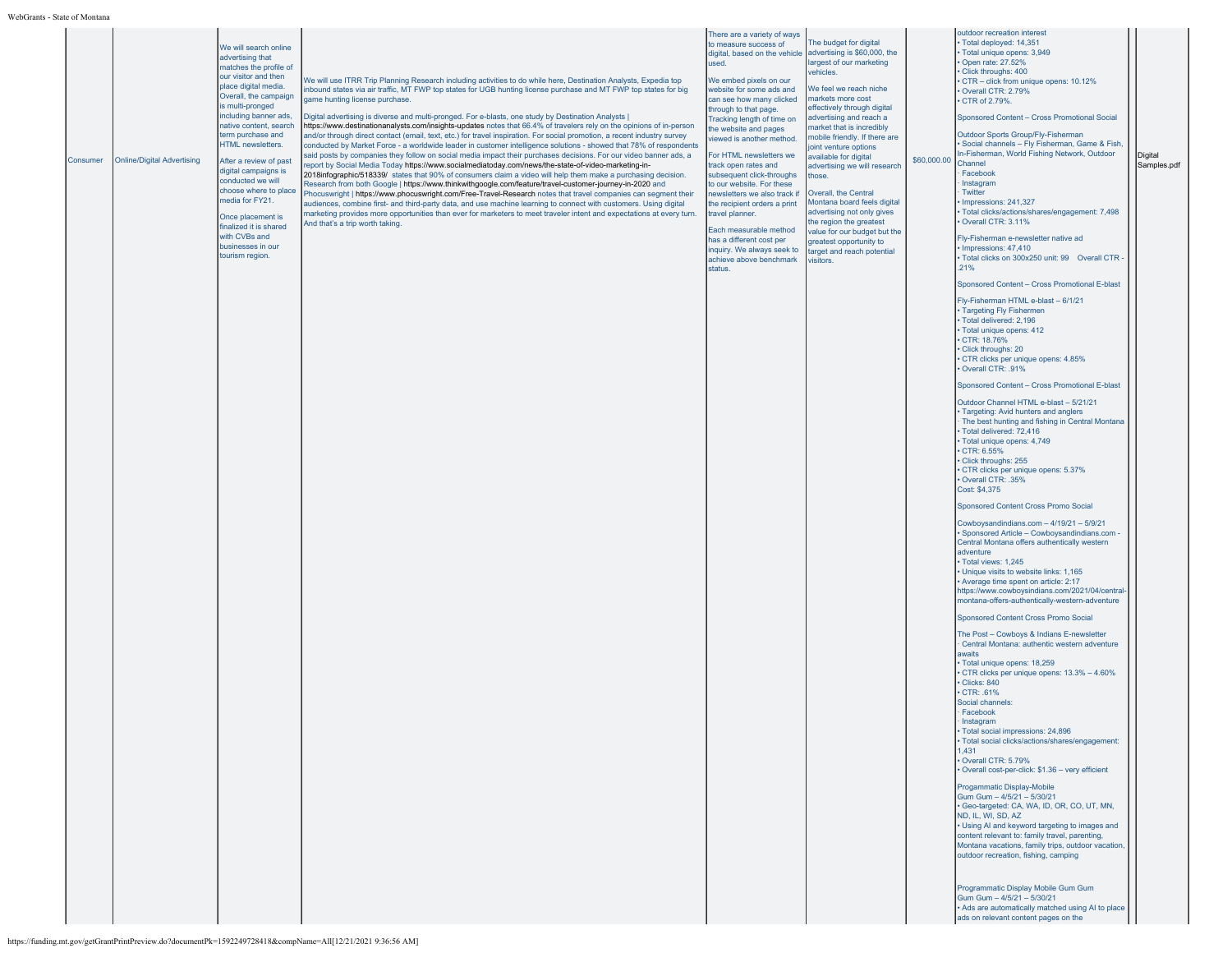| ms - otate of iviomana |                                                                                                                                                     |  |                                                                                                                                                                                                                                                                                                                                                                                                                                                                                                                                                                                                                                                                                                                                                                                                                                                                                                                                                                                                                                                                                                                                                                                                                                                                                                                                                                                                                                                                                                                                                                                                                                                                                                                                                                                                                                                                                                                                                                                                                                                                                                                                                                                                                                                                                                    |
|------------------------|-----------------------------------------------------------------------------------------------------------------------------------------------------|--|----------------------------------------------------------------------------------------------------------------------------------------------------------------------------------------------------------------------------------------------------------------------------------------------------------------------------------------------------------------------------------------------------------------------------------------------------------------------------------------------------------------------------------------------------------------------------------------------------------------------------------------------------------------------------------------------------------------------------------------------------------------------------------------------------------------------------------------------------------------------------------------------------------------------------------------------------------------------------------------------------------------------------------------------------------------------------------------------------------------------------------------------------------------------------------------------------------------------------------------------------------------------------------------------------------------------------------------------------------------------------------------------------------------------------------------------------------------------------------------------------------------------------------------------------------------------------------------------------------------------------------------------------------------------------------------------------------------------------------------------------------------------------------------------------------------------------------------------------------------------------------------------------------------------------------------------------------------------------------------------------------------------------------------------------------------------------------------------------------------------------------------------------------------------------------------------------------------------------------------------------------------------------------------------------|
|                        |                                                                                                                                                     |  | page/screen.<br>In-image - Outdoor Fishing: 1,429,688 total<br>impressions   5,820 click throughs   .41% CTR<br>· In-image - Family - Field Trip: 787,098 total<br>impressions   2,695 click throughs   .34% CTR<br>. Ads are automatically matched using AI to place<br>ads within photo imagery and content on site.<br>In-screen - Outdoor Fishing: 795,853 total<br>impressions   2,861 click throughs   .36% CTR<br>In-screen - Family - Field Trip: 776,253 total<br>impressions   3,762 click throughs   .48% CTR<br>. Both tactics performed very well with high CTRs<br>and engagement from users across both<br>messages<br>Programmatic Display Mobile Golf<br>Central Montana Golf - 6/1/21 - 7/5/21<br>· Targeting: Montana, those interested in golf,<br>outdoor recreation<br>· Total impressions: 1,143,405<br>• Total click throughs: 1,126<br>$\cdot$ CTR: .10%<br>Cost: \$6,848<br>· Projected served impressions 550,000.<br>. With optimizing, pacing, and shifts to top<br>performing mobile and box display units, there<br>were an additional 593,405 impressions from<br>original estimate resulting in \$3,554.50 added<br>value.<br>OVERALL DIGITAL PERFORMANCE<br>Impressions/Reach 8,015,017 (does not include<br>social media counts)<br>Clicks 61,728 (does not include social media<br>clicks)<br>Overall CTR - .77% (strong response, digital<br>tactics only)<br>Cost Per Click - \$2.23 across all formats/media<br>Itactics.Does not include social media metrics.<br>Social Media Performance<br>Impressions - 2,193,601<br>Landing Page View - 35,465<br>On-Facebook Leads - 914<br>Total Clicks - 95,726<br>Total CTR - 4.36%<br>Link Clicks $-52,260$<br>Link CTR - 2.38%<br>Engagements - 376,240<br>Video Plays - 818,589<br>Social Media<br>$4/12/21 - 6/30/21$<br>• Three-month campaign overall CTR of 4.36%, a<br>17.5% engagement rate (per impression), 35,465<br>landing page views.<br>• Net page likes increased by 11.5% as a result of<br>sponsored post invites.<br>• The Instant Experience had an above average<br>view time of 9.82 seconds.<br>. The lead generation campaign led to 914 new<br>email subscribers<br>Website Analytics - New Users 4/1/2021 -<br>$6/30/2021 = 90,765$ , New Sessions = 105,684<br>(chart in attachments) |
|                        | The amounts budgeted<br>in FY21 for agency<br>creative and production                                                                               |  |                                                                                                                                                                                                                                                                                                                                                                                                                                                                                                                                                                                                                                                                                                                                                                                                                                                                                                                                                                                                                                                                                                                                                                                                                                                                                                                                                                                                                                                                                                                                                                                                                                                                                                                                                                                                                                                                                                                                                                                                                                                                                                                                                                                                                                                                                                    |
|                        | are \$2,000 for Print<br>services and \$5,000 for<br>Digital services.<br>With the large decline<br>in our budget we felt<br>we can re-use previous |  |                                                                                                                                                                                                                                                                                                                                                                                                                                                                                                                                                                                                                                                                                                                                                                                                                                                                                                                                                                                                                                                                                                                                                                                                                                                                                                                                                                                                                                                                                                                                                                                                                                                                                                                                                                                                                                                                                                                                                                                                                                                                                                                                                                                                                                                                                                    |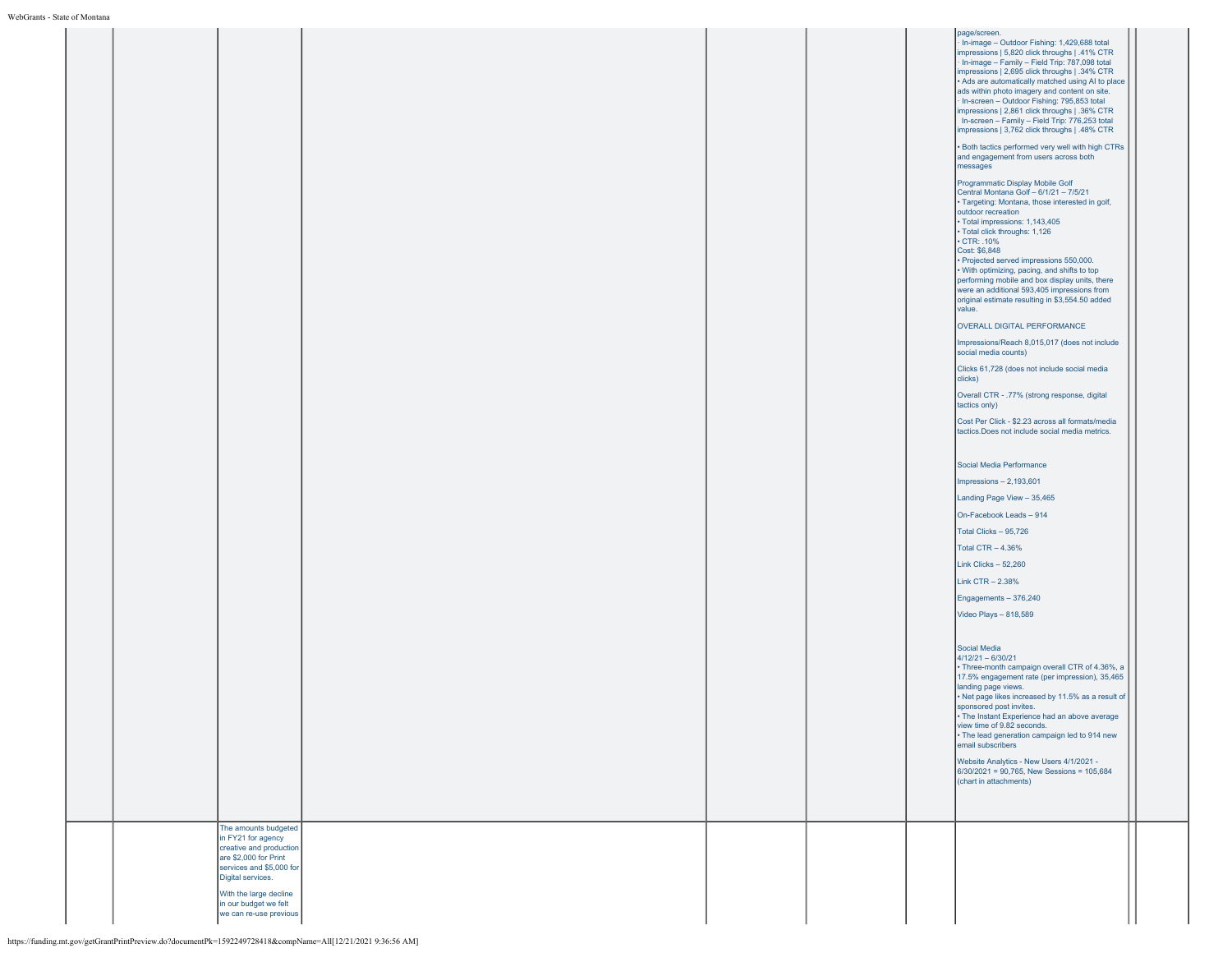| - State of Montana |                                         |                                                                                                                                                                                                                                                                                                                                                                                                                                                                                                                                                                                                                                                                                                                                                                                                                                                                                                                                                                                                                                                                                                                                                                                                                                                                                                                                      |                                                                                                                                                                                                                                                                                                                                                                                                                                                                                                                                                                                                                                                                                                                                                                                                                                                                                           |                                                                                                                                                                                                                                                                                   |                                                                                                                                                                                                                                                                                                                                                                                                                                                                                                                                                                                                                         |             |                                                                                                                                                                                                                                                                                                                                                                                                                                                                                                                                                                                                                                                                                                                                       |                                                      |
|--------------------|-----------------------------------------|--------------------------------------------------------------------------------------------------------------------------------------------------------------------------------------------------------------------------------------------------------------------------------------------------------------------------------------------------------------------------------------------------------------------------------------------------------------------------------------------------------------------------------------------------------------------------------------------------------------------------------------------------------------------------------------------------------------------------------------------------------------------------------------------------------------------------------------------------------------------------------------------------------------------------------------------------------------------------------------------------------------------------------------------------------------------------------------------------------------------------------------------------------------------------------------------------------------------------------------------------------------------------------------------------------------------------------------|-------------------------------------------------------------------------------------------------------------------------------------------------------------------------------------------------------------------------------------------------------------------------------------------------------------------------------------------------------------------------------------------------------------------------------------------------------------------------------------------------------------------------------------------------------------------------------------------------------------------------------------------------------------------------------------------------------------------------------------------------------------------------------------------------------------------------------------------------------------------------------------------|-----------------------------------------------------------------------------------------------------------------------------------------------------------------------------------------------------------------------------------------------------------------------------------|-------------------------------------------------------------------------------------------------------------------------------------------------------------------------------------------------------------------------------------------------------------------------------------------------------------------------------------------------------------------------------------------------------------------------------------------------------------------------------------------------------------------------------------------------------------------------------------------------------------------------|-------------|---------------------------------------------------------------------------------------------------------------------------------------------------------------------------------------------------------------------------------------------------------------------------------------------------------------------------------------------------------------------------------------------------------------------------------------------------------------------------------------------------------------------------------------------------------------------------------------------------------------------------------------------------------------------------------------------------------------------------------------|------------------------------------------------------|
| Consumer           | Ad Agency Services                      | creative for print<br>although the agency<br>typically needs to make<br>minor modifications in<br>size for different<br>publications. We may<br>be able to swap an<br>image or make minor<br>tweaks to existing ads.<br>It's a small budget for<br>the creative edits but<br>we are going to make it<br>work.<br>For digital creative we<br>also hope to re-use<br>some previous ads or,<br>similar to print, do<br>minor changes or<br>image swaps. Native<br>content can possibly be<br>updated and<br>repurposed.<br>Our ad agency is well<br>aware of what we feel<br>we can budget in FY21<br>and they are<br>completely on board<br>with making it work for<br>Central Montana.                                                                                                                                                                                                                                                                                                                                                                                                                                                                                                                                                                                                                                                | Research by Social Media Today touts the benefit of strong images in ads, also in creating good design attributes. Our<br>ad agency of record provides both of these qualities noted in the research.                                                                                                                                                                                                                                                                                                                                                                                                                                                                                                                                                                                                                                                                                     | We will measure this<br>method by the successful<br>completion of ad design and<br>media placement. We use<br>an agency to research and<br>then formulate media<br>placement<br>recommendations. Once<br>the final media placement<br>plan is approved the agency<br>does design. | Central Montana does not<br>ave in-house design<br>capabilities. We also feel<br>that our ad agency is able<br>to secure bulk buying rates<br>and bonus add-ons with<br>some of the media we<br>place.                                                                                                                                                                                                                                                                                                                                                                                                                  | \$7,000.00  | We met our objective. All media buys were<br>completed timely to secure the placement we<br>requested and all design was completed in time<br>for delivery to the vendor. This marketing strategy<br>and method were successful.<br>Central Montana will budget for Ad Agency<br>services in future budgets.                                                                                                                                                                                                                                                                                                                                                                                                                          | Ad Agency<br>webgrants<br>report.pdf                 |
| Consumer           | Website/Internet<br>Development/Updates | Our website URL is<br>CentralMontana.com<br>and with this budget we<br>also do video<br>production through the<br>same contractor. We<br>strive to have new<br>content going on our<br>website as frequently<br>as manageable. This<br>content is written by<br>Central Montana admin<br>now, and posted by the<br>website contractor.<br>Our blog has new<br>content going on at<br>least monthly and<br>many times there are<br>two posts done in a<br>month.<br>We are about 70%<br>complete on<br>developing a brewery<br>landing page that clicks<br>in to other content. The<br>page is live but our<br>executive director is<br>visiting each of our<br>breweries, sampling<br>their brews, taking<br>photos, and then<br>writing a blog that is<br>clickable from the<br>brewery landing page -<br>an enjoyable part of the potential visitors.<br>executive director's job!<br>This is similar to<br>Central Montana's pie<br>trail.<br>We also have new<br>images going on our<br>home page whenever a<br>photo on Instagram is<br>tagged<br>#CentralMontanaSkies.<br>This will continue to<br>freshen the home<br>page. Seasonal photos<br>on the home page are<br>also refreshed<br>throughout the year.<br>In FY21 we hope to<br>expand on our<br>motorcycle rides and<br>possibly add another<br>backcountry drive and | ITRR trip planning research and Google research support the fact that websites are the number one planning tool for<br>For video, Techblog https://techblog.comsoc.org/2017/06/10/cisco-increased-use-of-web-video-to-be-82-of-all-internet- Central Montana uses<br>traffic-by-2021/ states that over 80% of all traffic will consist of video by 2021.<br>Social Media Today research https://www.socialmediatoday.com/news/the-state-of-video-marketing-in-<br>2018infographic/518339 notes that 90% of consumers claim a video will help them make a purchasing decision.<br>ProfitWorks https://profitworks.ca/blog/297-why-having-a-website-is-important states that with 93% of spending<br>decisions starting with a search engine search, that means if you don't have a website, you are only selling to 7% of<br>your market. 40-50% of purchases start with an online search. | Google Analytics to track<br>statistics for our website<br>and our goal is to have an<br>increase of 2% in total<br>visitors over FY20.                                                                                                                                           | Central Montana's website<br>covers so many bases in<br>our marketing. It is where all<br>of our media directs<br>potential visitors. It can be<br>for inspiration, orientation or<br>facilitation depending on the<br>phase the user is in. Some<br>ads direct users to the<br>home page, other niche<br>marketing ads will direct<br>users to a specific landing<br>page.<br>Since many users visit the<br>website more than once we<br>need to continually keep it<br>fresh with new content and<br>beautiful images.<br>Central Montana's videos<br>are on our website in<br>addition to on our YouTube<br>channel. | \$21,000.00 | We met our objective and our marketing strategy<br>and method were incredibly successful. Central<br>Montana's FY22 budget has a line item for this<br>same marketing method and we will continue this<br>method.<br>We exceeded our goal of increasing visitation by<br>%. We more than doubled (almost tripled!) our<br>visitation to CentralMontana.com. Since all of our<br>FY21 Media Placement was digital/online, traffic<br>to the website increased from FY20 statistics<br>(97,066) to FY21 statistics (275,640).<br>We posted 13 blog posts in FY21 and completed<br>5 new videos. For our digital/online marketing,<br>several of the videos had :15 and :30 excerpts<br>which is the maximum size for social promotions. | Website<br>Analytics -<br>comparison<br>and geo.docx |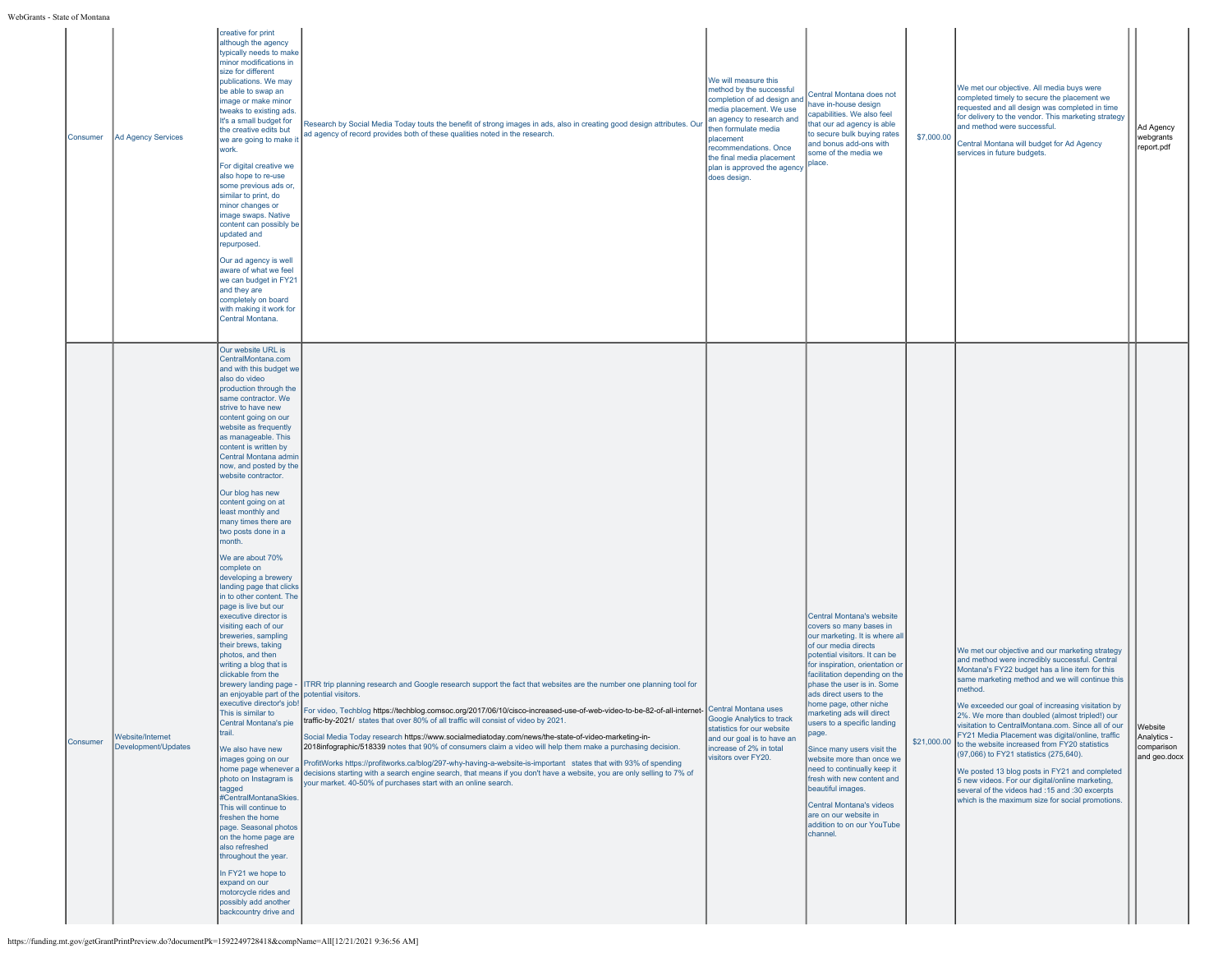| - State of Montana |                           |                                                                                                                                                                                                                                                                                                                                                                                                                                                                                                                                                                                                                                                                                                                                                                                                                                                           |                                                                                                                                                                                                                                                                                                                                                                                                                                                                                                                                                                                                                                                                                                                                                                                                                                                                                                                                                                                                                                                                                                                                        |                                                                                                                                                                                                                                                                                                                                                                                                                                                                                                                                                                                                                         |                                                                                                                                                                                                                                                                                                                                                                                                                                                                                                                                                                               |            |                                                                                                                                                                                                                                                                               |                                                     |
|--------------------|---------------------------|-----------------------------------------------------------------------------------------------------------------------------------------------------------------------------------------------------------------------------------------------------------------------------------------------------------------------------------------------------------------------------------------------------------------------------------------------------------------------------------------------------------------------------------------------------------------------------------------------------------------------------------------------------------------------------------------------------------------------------------------------------------------------------------------------------------------------------------------------------------|----------------------------------------------------------------------------------------------------------------------------------------------------------------------------------------------------------------------------------------------------------------------------------------------------------------------------------------------------------------------------------------------------------------------------------------------------------------------------------------------------------------------------------------------------------------------------------------------------------------------------------------------------------------------------------------------------------------------------------------------------------------------------------------------------------------------------------------------------------------------------------------------------------------------------------------------------------------------------------------------------------------------------------------------------------------------------------------------------------------------------------------|-------------------------------------------------------------------------------------------------------------------------------------------------------------------------------------------------------------------------------------------------------------------------------------------------------------------------------------------------------------------------------------------------------------------------------------------------------------------------------------------------------------------------------------------------------------------------------------------------------------------------|-------------------------------------------------------------------------------------------------------------------------------------------------------------------------------------------------------------------------------------------------------------------------------------------------------------------------------------------------------------------------------------------------------------------------------------------------------------------------------------------------------------------------------------------------------------------------------|------------|-------------------------------------------------------------------------------------------------------------------------------------------------------------------------------------------------------------------------------------------------------------------------------|-----------------------------------------------------|
|                    |                           | refresh our hunting<br>content.<br>We will be doing a<br>video at Bear Paw<br>Battlefield and plan to<br>schedule at least one<br>more video during<br>FY21. If our budget<br>increases we would<br>expand and do another<br>video.<br>Central Montana<br>receives a minimum of<br>10 still images from<br>each video so our<br>photo assets increase<br>at the same time we<br>produce videos.                                                                                                                                                                                                                                                                                                                                                                                                                                                           |                                                                                                                                                                                                                                                                                                                                                                                                                                                                                                                                                                                                                                                                                                                                                                                                                                                                                                                                                                                                                                                                                                                                        |                                                                                                                                                                                                                                                                                                                                                                                                                                                                                                                                                                                                                         |                                                                                                                                                                                                                                                                                                                                                                                                                                                                                                                                                                               |            |                                                                                                                                                                                                                                                                               |                                                     |
| Consumer           | <b>Travel/Trade Shows</b> | Central Montana has<br>budgeted to attend one<br>consumer show in<br>FY21 although we<br>usually attend four<br>shows. If our overall<br>budget increases we<br>could add funds to<br>attend a second show<br>We typically find a<br>booth partner to share<br>exhibiting expenses<br>and we select shows<br>based on the strengths<br>in our tourism region.<br>We consider our top<br>states, the focus of the<br>show, the ease with<br>which people can travel<br>to our region and the<br>strenath of the<br>marketing the show<br>promoter is doing.<br>In FY20 we attended<br>outdoor recreation,<br>travel and sportsmen<br>shows. One on one<br>interaction with show<br>attendees is incredibly<br>valuable for a region<br>like Central Montana<br>that doesn't have the<br>name awareness of<br>those named similar to<br>our national parks. | Outsell Inc.   https://www.outsellinc.com/product/digital-transformation-in-the-exhibition-industry/ research notes the<br>No. 1 ranked factor for allocating spending to trade and travel shows is "Maximizing pre-qualification of prospects"<br>(2013 through 2016). Exhibition (trade shows) are the third highest form of lead generation with close to \$9billion spent<br>in 2016.<br>Since the focus of consumer shows varies, we match a variety of research prior to selection specific shows.<br>If we are attending a sportsman show with an emphasis on hunting, we get updated research from MT FWP on the top (river trips, hunting trips,<br>states that purchased nonresident hunting licenses. We review two reports - one for UGB and one for big game.<br>We use ITRR's report on visitors to national parks realizing that many from the midwest may consider visiting Central<br>Montana, especially if they are driving to Glacier Natl Park.<br>Another report we consider is Expedia's annual report on the top states for flying to Great Falls.<br>Our website statistics for top states are also reviewed. | Central Montana considers<br>the total show attendance,<br>the amount of literature<br>shipped and handed out,<br>and the level of interest at<br>our booth when measuring<br>the success of each show.<br>We seek information from<br>our guides and outfitters to<br>see if any of their bookings<br>guided hiking trips)<br>mentioned that they found<br>out about them while at our<br>booth at a consumer show.<br>Our goal is to disburse all of<br>the literature we shipped to<br>a show and, if it is a show<br>we have attended in the<br>past, we would like to see<br>overall attendance increase<br>of 1%. | When we talk with people<br>interested in visiting<br>Montana, we can offer route<br>suggestions that pass<br>through portions of Central<br>Montana. We answer<br>questions they have about<br>the amenities along the<br>route and tell them about<br>our hidden gems.<br>While we are there to<br>promote visitation to our<br>tourism region, we<br>obviously answer any<br>questions we can about the<br>state and places to visit<br>outside our region.<br>For one of the lesser known<br>and lesser traveled regions,<br>consumer shows have been<br>valuable for us. |            | There were no funds spent in this marketing<br>segment. We did not attend any consumer shows<br>because of Covid. The Central Montana board of<br>\$3,000.00 directors plans to budget for this segment in<br>future years.                                                   |                                                     |
| Consumer           | Photo/Video Library       | Everything we do to<br>promote Central<br>Montana needs an<br>inspiring image.<br>Since 2012 we have<br>set aside budget to<br>compensate<br>photographers for<br>images we can own.<br>We don't buy exclusive<br>rights to images but we<br>do purchase unlimited<br>use for them.<br>We seek out people<br>whose images we see<br>from a variety of<br>sources. To date, we<br>have about 15<br>photographers in our<br>core group that we<br>contact every year<br>when we begin<br>requesting submissions<br>for this project. Central<br>Montana board                                                                                                                                                                                                                                                                                               | Social Media Today research https://www.socialmediatoday.com/news/7-tips-for-using-visual-content-<br>marketing/548660/<br>Visuals can have an enormous impact on the success of your content marketing and social media campaigns. Images<br>help to grow more traffic and clicks. Our brain only needs 1/10th of a second to process an image. Reading 200-250<br>words takes an average of 60 seconds. People remember visual information six times more than the information they<br>have read or heard. The click-through-rate (CTR) of a website is about 47% higher in sites containing strong images.                                                                                                                                                                                                                                                                                                                                                                                                                                                                                                                          | We will measure success of<br>this project by the ability to<br>purchase at least 40<br>images.                                                                                                                                                                                                                                                                                                                                                                                                                                                                                                                         | The first sentence in our<br>strategy says it all -<br>Everything we do to<br>promote Central Montana<br>needs an inspiring image.<br>We also hope to cover a<br>variety of activities in all 13<br>counties of our tourism<br>region. By working with a<br>variety of photographers we                                                                                                                                                                                                                                                                                       | \$2,000.00 | We met (and exceeded by more than double) our<br>objective to purchase a minimum of 40 photos<br>and our strategy was successful. A thumbnail<br>copy of the images purchased is attached.<br>Central Montana will continue to budget for photo<br>purchases for our library. | FY21 Photo<br>Library 85<br>Photos<br>purchased.pdf |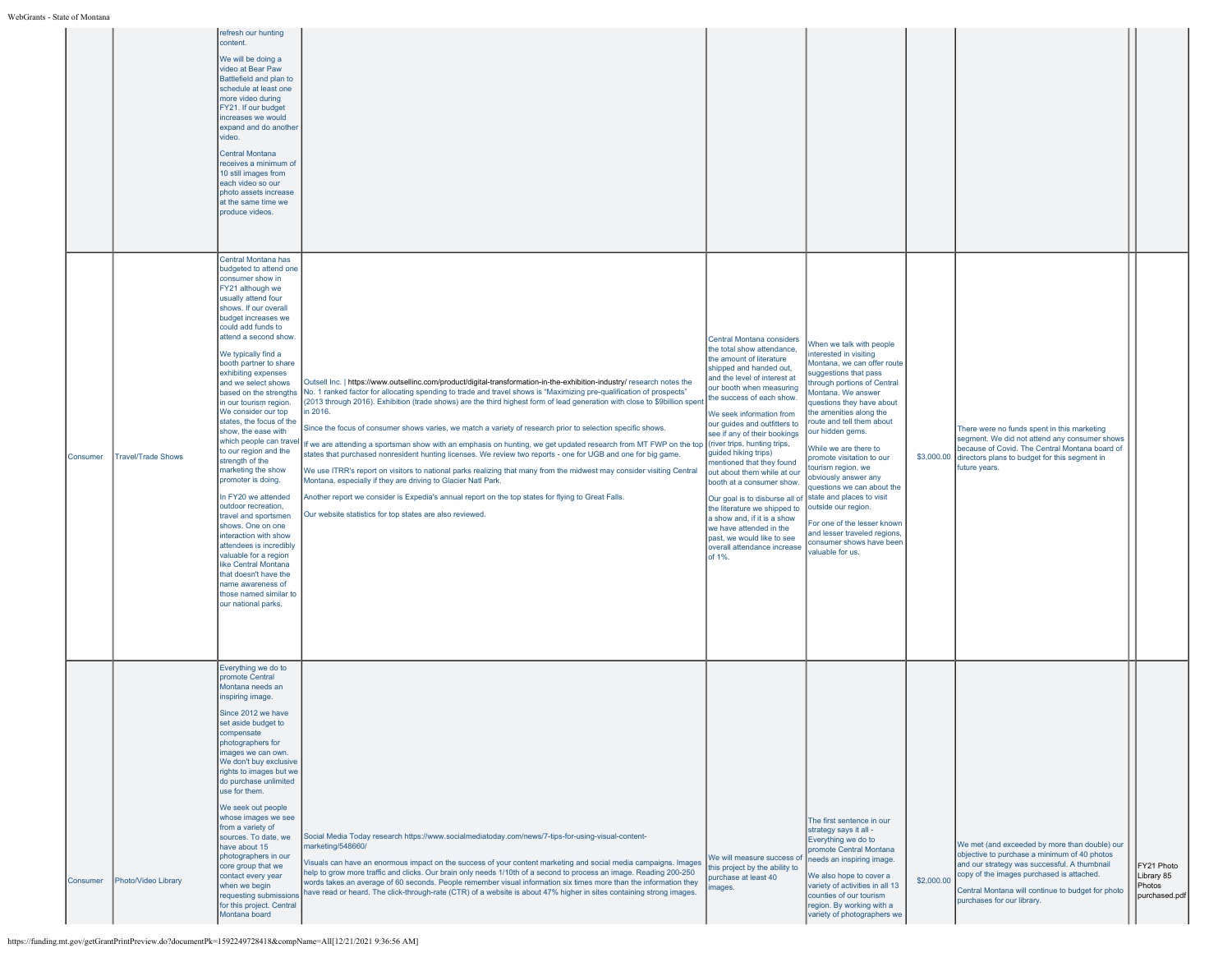|          |                     | members are also                                     |                                                                                                                                                                                                                                |                                                     | have been able to do this.                                |                                                                                                       |
|----------|---------------------|------------------------------------------------------|--------------------------------------------------------------------------------------------------------------------------------------------------------------------------------------------------------------------------------|-----------------------------------------------------|-----------------------------------------------------------|-------------------------------------------------------------------------------------------------------|
|          |                     | asked if someone in<br>their area should be          |                                                                                                                                                                                                                                |                                                     |                                                           |                                                                                                       |
|          |                     | added to the request<br>for submissions.             |                                                                                                                                                                                                                                |                                                     |                                                           |                                                                                                       |
|          |                     |                                                      |                                                                                                                                                                                                                                |                                                     |                                                           |                                                                                                       |
|          |                     | Submissions are<br>limited to 20 per                 |                                                                                                                                                                                                                                |                                                     |                                                           |                                                                                                       |
|          |                     | photographer and we                                  |                                                                                                                                                                                                                                |                                                     |                                                           |                                                                                                       |
|          |                     | usually receive about                                |                                                                                                                                                                                                                                |                                                     |                                                           |                                                                                                       |
|          |                     | 250 images to review.<br>A committee of Central      |                                                                                                                                                                                                                                |                                                     |                                                           |                                                                                                       |
|          |                     | Montana board                                        |                                                                                                                                                                                                                                |                                                     |                                                           |                                                                                                       |
|          |                     | members does the                                     |                                                                                                                                                                                                                                |                                                     |                                                           |                                                                                                       |
|          |                     | review and chooses<br>which they would like          |                                                                                                                                                                                                                                |                                                     |                                                           |                                                                                                       |
|          |                     | to purchase.                                         |                                                                                                                                                                                                                                |                                                     |                                                           |                                                                                                       |
|          |                     |                                                      |                                                                                                                                                                                                                                |                                                     |                                                           |                                                                                                       |
|          |                     | This strategy will be<br>different from what we      |                                                                                                                                                                                                                                |                                                     |                                                           |                                                                                                       |
|          |                     | have done in the past.                               |                                                                                                                                                                                                                                |                                                     |                                                           |                                                                                                       |
|          |                     | <b>Typically, Central</b>                            |                                                                                                                                                                                                                                |                                                     |                                                           |                                                                                                       |
|          |                     | Montana produces a<br>new travel planner             |                                                                                                                                                                                                                                |                                                     |                                                           |                                                                                                       |
|          |                     | every year. With the                                 |                                                                                                                                                                                                                                |                                                     |                                                           |                                                                                                       |
|          |                     | projected decline in                                 |                                                                                                                                                                                                                                |                                                     |                                                           |                                                                                                       |
|          |                     | bed tax revenues we<br>aren't planning to            |                                                                                                                                                                                                                                |                                                     |                                                           |                                                                                                       |
|          |                     | produce a new planner                                |                                                                                                                                                                                                                                |                                                     |                                                           |                                                                                                       |
|          |                     | for 2021.                                            |                                                                                                                                                                                                                                |                                                     |                                                           |                                                                                                       |
|          |                     | With this budget we will                             |                                                                                                                                                                                                                                |                                                     |                                                           |                                                                                                       |
|          |                     | update the travel<br>planner's calendar of           |                                                                                                                                                                                                                                |                                                     |                                                           |                                                                                                       |
|          |                     | events for 2021 and                                  |                                                                                                                                                                                                                                |                                                     |                                                           |                                                                                                       |
|          |                     | have it designed as a                                |                                                                                                                                                                                                                                |                                                     |                                                           |                                                                                                       |
|          |                     | two-page spread<br>similar to the 2020               |                                                                                                                                                                                                                                |                                                     |                                                           |                                                                                                       |
|          |                     | spread. Our agency                                   |                                                                                                                                                                                                                                |                                                     |                                                           |                                                                                                       |
|          |                     | that designs the travel<br>planner will then have it |                                                                                                                                                                                                                                |                                                     |                                                           |                                                                                                       |
|          |                     | inserted into the                                    |                                                                                                                                                                                                                                |                                                     |                                                           |                                                                                                       |
|          |                     | flipbook that is                                     |                                                                                                                                                                                                                                |                                                     |                                                           |                                                                                                       |
|          |                     | available on our<br>website. The outdated            |                                                                                                                                                                                                                                |                                                     |                                                           |                                                                                                       |
|          |                     | calendar will be                                     |                                                                                                                                                                                                                                |                                                     |                                                           |                                                                                                       |
|          |                     | removed from the<br>flipbook.                        |                                                                                                                                                                                                                                |                                                     |                                                           |                                                                                                       |
|          |                     |                                                      |                                                                                                                                                                                                                                |                                                     |                                                           |                                                                                                       |
|          |                     | A small supply of the<br>updated calendar will       |                                                                                                                                                                                                                                |                                                     | Our rationale is two-                                     | Funds spent were from distribution, primarily                                                         |
|          |                     | be printed and can be                                |                                                                                                                                                                                                                                |                                                     | pronged - get detailed                                    | keeping the 2020 travel planner on brochure                                                           |
|          |                     | inserted in planners<br>mailed out individually.     |                                                                                                                                                                                                                                |                                                     | information to Central<br>Montana's potential visitors    | racks. We did not spend funds to design and print<br>a 2021 Central Montana travel planner. Due to    |
|          |                     | Area visitor centers                                 |                                                                                                                                                                                                                                |                                                     | and also those in the                                     | the pandemic, we had a sufficient supply of travel                                                    |
|          |                     | may also have copies                                 |                                                                                                                                                                                                                                |                                                     | region.                                                   | planners from FY20 and we continued to use<br>them.                                                   |
|          |                     | of the updated<br>calendar to distribute.            | ITRR's report of Traveler Characteristics shows that people do pick up travel information enroute to Central Montana                                                                                                           |                                                     | Our travel planner has                                    |                                                                                                       |
|          |                     |                                                      | and while in the region.                                                                                                                                                                                                       | We will measure success of                          | detailed information about<br>our communities and also    | We considered printing a calendar of events but<br>many events were cancelled or postponed, and       |
|          |                     | While this is primarily a<br>budget decision, it is  | ResearchGate cites the following study supporging print publications                                                                                                                                                           | this project by the amount<br>of travel planners we | niche information (eating                                 | those that did occur were firmed up last-minute.                                                      |
|          |                     | also an ethical                                      | https://www.researchgate.net/publication/257881050_Is_An_Advertisement_Worth_The_Paper_It's_Printed_on_The_I disburse. Our goal is to use                                                                                      |                                                     | pie, drinking local brews,                                | Central Montana received 13,326 inquires that                                                         |
| Consumer | <b>Travel Guide</b> | decision. The majority<br>of our travel planners     | mpact_of_Premium_Print_Advertising_On_Consumer_Perceptions Results show that tested advertisements                                                                                                                             | the entire supply whether                           | birdwatching, wildlife<br>watching). We highlight         | \$12,000.00 were responded to, and we distributed                                                     |
|          |                     | are picked up off                                    | employing premium-print technologies convey a greater sense of uniqueness and prestige than conventional<br>advertising, boost consumer attitudes toward an advertisement as well as toward the brand and enjoy higher ratings | they are mailed out one by<br>one or picked up off  | scenic drives, historic                                   | approximately 30,000 travel planners on Certified<br>Folder Display brochure racks. Funding from this |
|          |                     | brochure racks in                                    | on measures of willingness to buy, positive word of mouth, and consumer willingness to pay a price premium.                                                                                                                    | brochure racks.                                     | drives, detailed Lewis &<br>Clark information and our     | line item also covered shipping to requests for                                                       |
|          |                     | Montana, also in a few<br>locations in Idaho and     |                                                                                                                                                                                                                                |                                                     | centerfold is a two-page                                  | bulk quantities of our travel planner, primarily to                                                   |
|          |                     | North Dakota, With a                                 |                                                                                                                                                                                                                                |                                                     | Montana map to make trip                                  | the eastern portion of Montana where there isn't<br>distribution by Certified Folder.                 |
|          |                     | projected decline in<br>visitation, we feel we       |                                                                                                                                                                                                                                |                                                     | planning easier.                                          |                                                                                                       |
|          |                     | could have as many as                                |                                                                                                                                                                                                                                |                                                     | All of the details in our                                 | Central Montana met our objective and this<br>strategy worked well. We will continue to budget        |
|          |                     | 40,000 travel planners                               |                                                                                                                                                                                                                                |                                                     | travel planner are geared to<br>helping the traveler plan | for this project.                                                                                     |
|          |                     | that would not be used<br>and therefore recycled.    |                                                                                                                                                                                                                                |                                                     | their trip.                                               |                                                                                                       |
|          |                     |                                                      |                                                                                                                                                                                                                                |                                                     |                                                           |                                                                                                       |
|          |                     | Central Montana's<br>travel planner project          |                                                                                                                                                                                                                                |                                                     |                                                           |                                                                                                       |
|          |                     | has been supported by                                |                                                                                                                                                                                                                                |                                                     |                                                           |                                                                                                       |
|          |                     | revenue from ads sold                                |                                                                                                                                                                                                                                |                                                     |                                                           |                                                                                                       |
|          |                     | and we feel this coming<br>fall will be a difficult  |                                                                                                                                                                                                                                |                                                     |                                                           |                                                                                                       |
|          |                     | time to recruit                                      |                                                                                                                                                                                                                                |                                                     |                                                           |                                                                                                       |
|          |                     | advertisers. All of the                              |                                                                                                                                                                                                                                |                                                     |                                                           |                                                                                                       |
|          |                     | ad revenue goes back<br>in to the project and we     |                                                                                                                                                                                                                                |                                                     |                                                           |                                                                                                       |
|          |                     | don't feel there would                               |                                                                                                                                                                                                                                |                                                     |                                                           |                                                                                                       |
|          |                     |                                                      |                                                                                                                                                                                                                                |                                                     |                                                           |                                                                                                       |
|          |                     | be sufficient revenue to                             |                                                                                                                                                                                                                                |                                                     |                                                           |                                                                                                       |
|          |                     | help with the overall<br>cost of the project.        |                                                                                                                                                                                                                                |                                                     |                                                           |                                                                                                       |
|          |                     | We will continue our                                 |                                                                                                                                                                                                                                |                                                     |                                                           |                                                                                                       |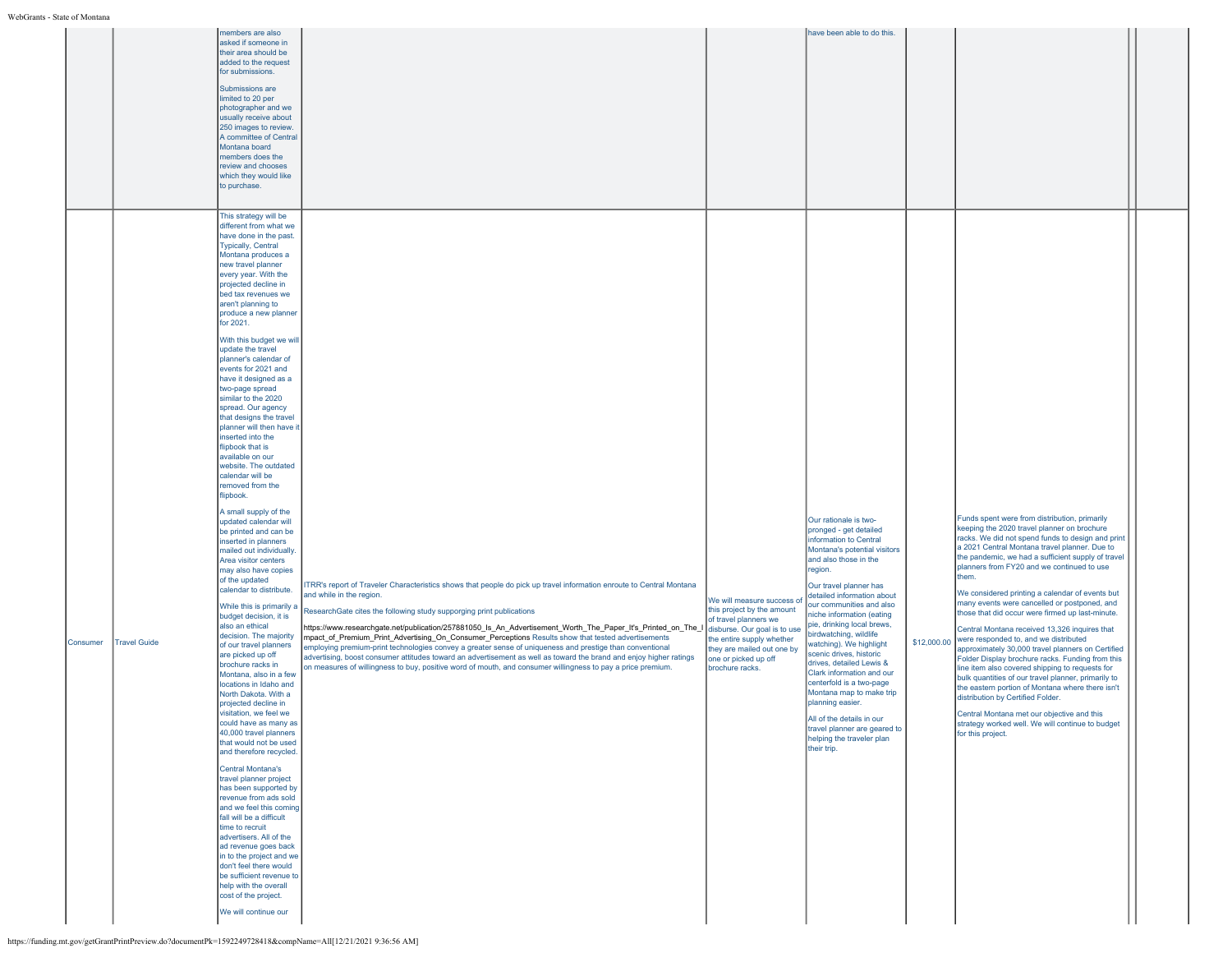|                      |                | brochure rack<br>distribution via Certified<br>Folder Display in an<br>effort to use the supply<br>of travel planners we<br>have. We will also use<br>the travel planner as<br>our primary response<br>piece to inquiries and<br>at the consumer show<br>we have budgeted for.                                                                                                                                                                                                                                                                                                                                                              |                                                                                                                                                         |                                                                                                                                                                                                                                                                                                                                                                                                                                                                                                                                                                                                                                                                                                                                                                                                                                                                                                                                                                                                                                                                                                                                                                                                                                                                                                                                                                                                                                                                                                                                  |                                                                                                                                                      |                                                                                                                                                                                                                                                                                                                                                                                                                                                                                                                                                                                                                                                                                                                                                                                                                                                                                                                                                                                                        |  |
|----------------------|----------------|---------------------------------------------------------------------------------------------------------------------------------------------------------------------------------------------------------------------------------------------------------------------------------------------------------------------------------------------------------------------------------------------------------------------------------------------------------------------------------------------------------------------------------------------------------------------------------------------------------------------------------------------|---------------------------------------------------------------------------------------------------------------------------------------------------------|----------------------------------------------------------------------------------------------------------------------------------------------------------------------------------------------------------------------------------------------------------------------------------------------------------------------------------------------------------------------------------------------------------------------------------------------------------------------------------------------------------------------------------------------------------------------------------------------------------------------------------------------------------------------------------------------------------------------------------------------------------------------------------------------------------------------------------------------------------------------------------------------------------------------------------------------------------------------------------------------------------------------------------------------------------------------------------------------------------------------------------------------------------------------------------------------------------------------------------------------------------------------------------------------------------------------------------------------------------------------------------------------------------------------------------------------------------------------------------------------------------------------------------|------------------------------------------------------------------------------------------------------------------------------------------------------|--------------------------------------------------------------------------------------------------------------------------------------------------------------------------------------------------------------------------------------------------------------------------------------------------------------------------------------------------------------------------------------------------------------------------------------------------------------------------------------------------------------------------------------------------------------------------------------------------------------------------------------------------------------------------------------------------------------------------------------------------------------------------------------------------------------------------------------------------------------------------------------------------------------------------------------------------------------------------------------------------------|--|
| Marketing<br>Support | Administration | Central Montana's<br>Administrative budget<br>is 20% of the total<br>\$200,000 projected for<br>FY21.<br>The \$40,000 budget<br>will cover a monthly<br>contract fee for the<br>independent contractor<br>who serves as<br>executive director,<br>basic office costs such<br>as phone, internet,<br>required insurance for<br>the board of directors<br>(commercial general<br>liability and directors &<br>officers insurance), 990<br>tax preparation,<br>Constant Contact e-<br>newsletter annual fee,<br>Dropbox annual fee,<br>miscellaneous travel<br>for the executive<br>director not covered by<br>projects and office<br>postage. | In order to adhere to the governing rules and regulations established by the Tourism Advisory Council, Central<br>Montana uses this operational method. | We will measure success<br>by not exceeding the 20%<br>maximum budget allowable<br>for lodging tax.<br>The past fiscal year is<br>reviewed at the tourism<br>region's annual meeting in<br>June. Updates are given<br>relating to projects,<br>although some may still be<br>running. Our largest<br>expense is for an<br>administrative contractor.<br>The Administrative<br>Contractor gives an update<br>on the basic duties<br>performed for the region,<br>successful grants written,<br>marketing partnerships<br>finalized and any other<br>revenue generated. The<br>contractor reports on the<br>total spent from Admin<br>funds. Success is measured<br>based primarily on the<br>reports.<br>Prior to the annual meeting<br>the executive committee<br>does an annual review of<br>the Administrative<br>Contractor and presents<br>that to the full board. A<br>motion to either continue or<br>cancel the contract is<br>presented at the annual<br>meeting. Contract<br>compensation for the next<br>year is also voted on at that<br>time. The contract can run<br>for a period of seven years,<br>with annual renewals, and<br>then a Request for<br>Proposals needs to be<br>done.<br>If the board feels the<br><b>Administrative Contractor</b><br>has performed succesfully.<br>the contract is renewed as<br>long as it is within the<br>maximum seven years.<br>Success will also be<br>measured by having all<br>required reports to MT<br><b>Office of Tourism/Business</b><br>Development filed on time. | <b>Costs included in Central</b><br>Montana's Administrative<br>budget are basic<br>necessities to conduct the<br>business of the tourism<br>region. | Administrative funds were used to compensate<br>the contracted executive director, to pay for<br>required insurance for the board of directors<br>(commercial general liability and directors &<br>officers insurance), 990 tax preparation, Constant<br>Contact e-newsletter annual fee, Dropbox annual<br>fee, miscellaneous travel for the executive<br>director not covered by projects and office<br>postage.<br>We met our objective and strategy of meeting<br>deadlines for reports sent to the MT Office of<br>Tourism on time. Central Montana also met our<br>\$40,000.00 objective of not exceeding the 20% maximum<br>allowable for administrative costs.<br>At Central Montana's annual meeting held June<br>2021 an update was given on work performed by<br>the independent contractor. Services provided by<br>the contractor were deemed successful and a<br>motion was made to continue the contract.<br>Central Montana will budget for administrative<br>expense in future years. |  |
|                      |                | <b>Central Montana</b><br>budgets for                                                                                                                                                                                                                                                                                                                                                                                                                                                                                                                                                                                                       | Lewistown Tourism Business Improvement District - print and digital marketing package in the 2021 Yellowstone                                           |                                                                                                                                                                                                                                                                                                                                                                                                                                                                                                                                                                                                                                                                                                                                                                                                                                                                                                                                                                                                                                                                                                                                                                                                                                                                                                                                                                                                                                                                                                                                  | Central Montana covers<br>thirteen counties with many<br>small towns. Two                                                                            | Central Montana met our objective and this<br>marketing strategy was successful. We will<br>continue to budget for Cooperative Marketing to<br>help our small communities.<br>Lewistown TBID - community marketing with<br>Yellowstone Journal. Even with uncertainty over<br>Covid, Lewistown's website traffic in 2021 saw a<br>steady increas throughout the year, ending with a<br>5.17% increase over 2020. A portion of the traffic<br>increase can be attributed to the Yellowstone<br>Journal advertising with links from the<br>Yellowstone Journal posts and website articles<br>found in several areas of the<br>www.EnjoyLewistown.com Google Analytics. Two<br>Facebook posts with 12,743+ reach received 362                                                                                                                                                                                                                                                                             |  |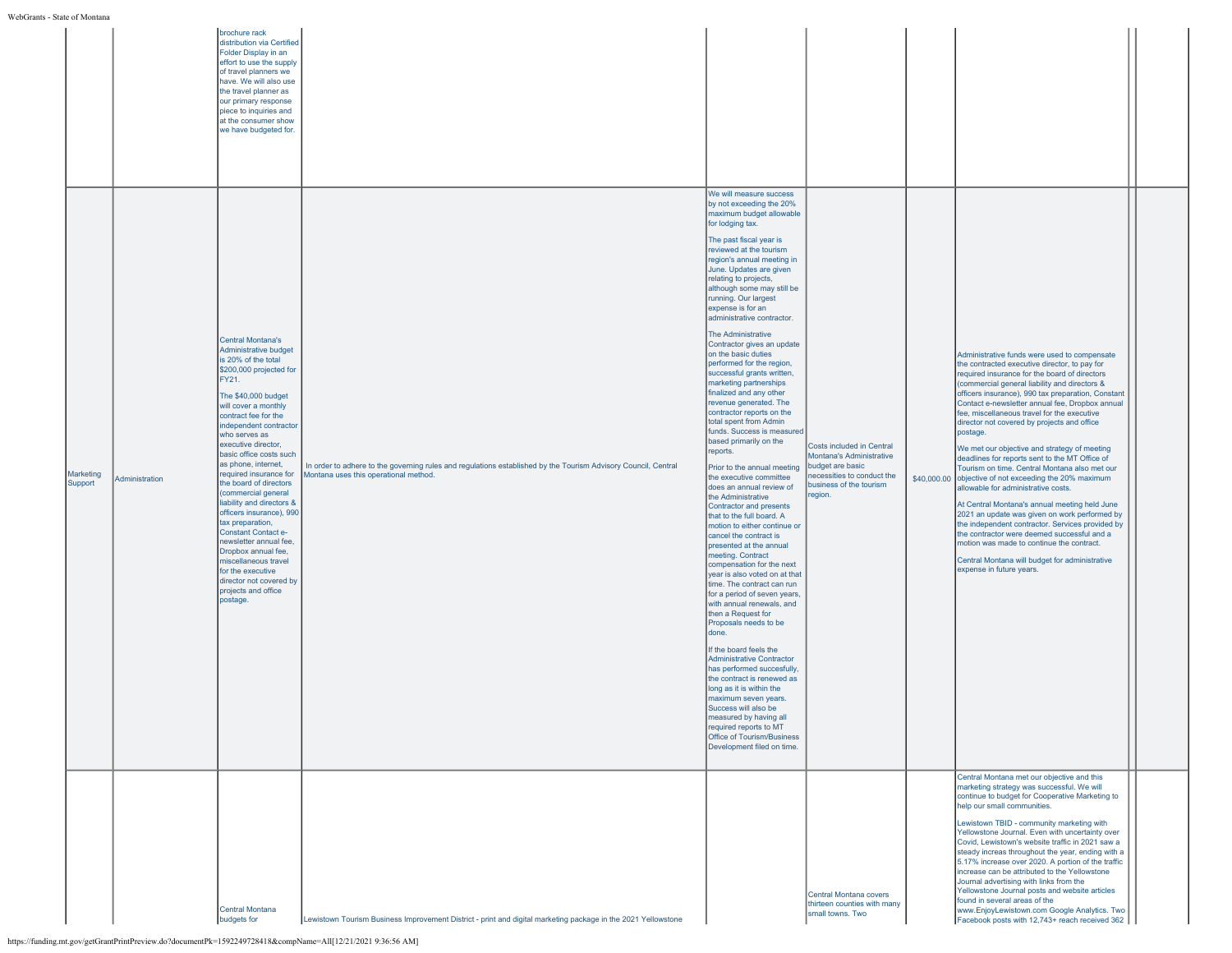| ate of Montan        |                              |                                                                                                                                                                                                                                                                                                                                                                                            |                                                                                                                                                                                                                                                                                                    |                                                                                                                                                                                                                                                                                                                                                                                                                                                                                                                                                                                                                                                                                                                                                                                                                                                                                                                                                                                                                                                                                                                                                                                                                                                                                                                                                                                                                                                                                                                                                                                                                                                                                                                                                                                                                                                                                                                                                                                                   |                                                                                                                                                                                                                                                                                                                                                                                                                                                                                                                                                                                                                                                                                                                                       |                                                                                                                                                                                                                                                                                                                                                                                                                                                                                                                                                                                                                                                                                                                                                       |             |                                                                                                                                                                                                                                                                                                                                                                                                                                                                                                                                                                                                                                                                                                                                                                                                                                                                                                                                                                                                                                                                                                                                                                                                                                                                                                                                                                                                                                                                                                                                                                                                                                                                                                                                                            |                                                   |
|----------------------|------------------------------|--------------------------------------------------------------------------------------------------------------------------------------------------------------------------------------------------------------------------------------------------------------------------------------------------------------------------------------------------------------------------------------------|----------------------------------------------------------------------------------------------------------------------------------------------------------------------------------------------------------------------------------------------------------------------------------------------------|---------------------------------------------------------------------------------------------------------------------------------------------------------------------------------------------------------------------------------------------------------------------------------------------------------------------------------------------------------------------------------------------------------------------------------------------------------------------------------------------------------------------------------------------------------------------------------------------------------------------------------------------------------------------------------------------------------------------------------------------------------------------------------------------------------------------------------------------------------------------------------------------------------------------------------------------------------------------------------------------------------------------------------------------------------------------------------------------------------------------------------------------------------------------------------------------------------------------------------------------------------------------------------------------------------------------------------------------------------------------------------------------------------------------------------------------------------------------------------------------------------------------------------------------------------------------------------------------------------------------------------------------------------------------------------------------------------------------------------------------------------------------------------------------------------------------------------------------------------------------------------------------------------------------------------------------------------------------------------------------------|---------------------------------------------------------------------------------------------------------------------------------------------------------------------------------------------------------------------------------------------------------------------------------------------------------------------------------------------------------------------------------------------------------------------------------------------------------------------------------------------------------------------------------------------------------------------------------------------------------------------------------------------------------------------------------------------------------------------------------------|-------------------------------------------------------------------------------------------------------------------------------------------------------------------------------------------------------------------------------------------------------------------------------------------------------------------------------------------------------------------------------------------------------------------------------------------------------------------------------------------------------------------------------------------------------------------------------------------------------------------------------------------------------------------------------------------------------------------------------------------------------|-------------|------------------------------------------------------------------------------------------------------------------------------------------------------------------------------------------------------------------------------------------------------------------------------------------------------------------------------------------------------------------------------------------------------------------------------------------------------------------------------------------------------------------------------------------------------------------------------------------------------------------------------------------------------------------------------------------------------------------------------------------------------------------------------------------------------------------------------------------------------------------------------------------------------------------------------------------------------------------------------------------------------------------------------------------------------------------------------------------------------------------------------------------------------------------------------------------------------------------------------------------------------------------------------------------------------------------------------------------------------------------------------------------------------------------------------------------------------------------------------------------------------------------------------------------------------------------------------------------------------------------------------------------------------------------------------------------------------------------------------------------------------------|---------------------------------------------------|
| Marketing<br>Support | <b>Cooperative Marketing</b> | to assist nonprofit<br>partners in the region<br>application is<br>a committee, then<br>placed on a board<br>meeting agenda.<br>marketing partner's<br>cost. Our guidelines<br>state we will typically<br>our portion of the<br>project since our<br>large.<br>Co-op marketing<br>projects need to be<br>submitted to the<br>two weeks prior to a<br>regularly scheduled<br>board meeting. | to carry out a tourism<br>marketing project. An<br>submitted, reviewed b<br>We are allowed to pay<br>up to 50% of the co-op<br>not exceed \$2,500 for<br>overall budget isn't that<br>Central Montana office                                                                                       | Cooperative Marketing Journal with National Park Trips Media<br>Print portion research: Miles Partnership   https://www.milespartnership.com/state-american-traveler<br>The State of the American Traveler, Destination Analysts<br>Despite 72%+ of Millennials using smartphones in trip planning (vs. only 26% of Baby Boomers) they are just as likely<br>to use print overall, almost as likely as Baby Boomers to order an official print quide and more likely to visit a DMO<br>website. Multimedia—indeed, "Masses of Media"—is critical for reaching and engaging with younger US travelers.<br>Digital portion research: Destination Analysts   https://www.destinationanalysts.com/insights-updates/ 66.4% of<br>travelers rely on the opinions of in-person and/or through direct contact (email, text, etc.) for travel inspiration.<br>Blaine County Museum - revise and post a new design on two billboards near Chinook, Montana<br>Research:<br>Nielsen, Outdoor Advertising Association of America (OAAA) https://www.lamar.com/howtoadvertise/Research/2019-<br>Nielsen-Out-of-Home-Advertising-Study Nielsen conducted 999 online surveys March 27 - April 5, 2019, with a<br>national sample of US residents age 16+. Respondents were screened for having traveled on foot, in a car, truck, or<br>other private vehicle, ridden as a passenger on a public bus, taxi, commuter rail, or subway, in the past month. The<br>study, which offers a detailed look at America's travel habits and exposure to OOH ads, found roadside billboards are<br>the most noticed OOH format. Eighty-one percent (81%) of adults surveyed have noticed a billboard in the past month,<br>while 55 percent have noticed a digital billboard. The study also found high levels of engagement with OOH in the past<br>nonth, with 81 percent of adults noticing ad messages. Billboard advertising is the most engaging category; 85<br>percent who saw a billboard noticed the ad message. | -ewistown TBID<br>Yellowstone Journal,<br>National Park Trips Media -<br>we will measure success by<br>the number of clicks to<br>www.EnjoyLewistown.com<br>and hope to see a 5%<br>increase over FY20.<br><b>Blaine County Museum</b><br>Billboards - we will measure<br>success by the increase of<br>visitation at the Blaine<br>County Museum. We hope<br>to see a 50% increase over<br>2020 (which was low due to<br>the impacts of Covid-19).                                                                                                                                                                                                                                                                                   | communities qualify for a<br>bed tax funded CVB but<br>others lack sufficient funds<br>to market their events and<br>communities.<br>Assisting communities with<br>this type of marketing has<br>helped to grow and expand<br>several events in the region<br>Sharing costs on co-op<br>marketing projects with bed<br>tax funding has also helped<br>build goodwill for the tax.<br>We will measure success<br>as follows:<br><b>Lewistown TBID</b><br>Yellowstone Journal, Natl<br>Park Trips Media - 5%<br>increase in number of click-<br>throughs to<br>www.EnjoyLewistown.com<br>compared to website traffic<br>in 2020.<br><b>Blaine County Museum</b><br>Billboards - 50% increase in<br>visitation to the museum<br>over visitation in 2020. |             | post clicks. One e-news blast with a reach of<br>85,000+ subscribers generated 345 clicks.<br>Community editorial is still live on<br>YellowstonePark.com/RoadTrips.<br>Blaine County Museum billboard project - two<br>billboards were designed and posted, one each,<br>on the east and west Hwy 2 entrances to<br>Chinook, home of the Blaine County Museum.<br>Photos of the billboards are in the attachment.<br>Although evaluation did not go as planned for the<br>success of Blaine County Museum's Billboard<br>Project, we do have indications from visitation<br>\$4,000,00   numbers that the new billboards were effective<br>during the month of August. Initially, the museum<br>had planned to have the billboards up by mid-<br>June, but due to museum director absences for<br>personal reasons, the billboards did not go up<br>until early August. Because of this, the museum<br>was not able to evaluate visitation increase for the<br>month of July. The museum director also had to<br>take unplanned time off after a death in her family<br>during the month of August.<br>However, visitation from the month of August saw<br>a 45% increase from 2020 to 2021.<br>September 2021 visitation saw an increase of 9%.<br>Two visitors during the month of September did<br>indicate in the museum's guest book that they<br>had seen the billboards and that was their reason<br>for stopping. October 2021 visitation was about<br>the same from 2020.<br>The billboards remain up and will encourage<br>traffic to the Blaine County Museum for several<br>years, increasing the value of Central Montana's<br>investment.<br>Central Montana feels both cooperative marketing<br>projects were a solid investment of funds. | Cooperative<br>Marketing<br>Samples<br>FY21.pdf   |
| Marketing<br>Support | <b>Opportunity Marketing</b> | Central Montana's<br>budget is for those<br>during FY21 that we<br>time of writing this<br>marketing plan.<br>once the project is<br>determined.                                                                                                                                                                                                                                           | <b>Opportunity Marketing</b><br>projects that come up<br>weren't aware of at the<br>Strategy will be defined                                                                                                                                                                                       | Research statistics will be submitted when we have a project to fund.                                                                                                                                                                                                                                                                                                                                                                                                                                                                                                                                                                                                                                                                                                                                                                                                                                                                                                                                                                                                                                                                                                                                                                                                                                                                                                                                                                                                                                                                                                                                                                                                                                                                                                                                                                                                                                                                                                                             | We will determine how to<br>measure success once a<br>project is identified.                                                                                                                                                                                                                                                                                                                                                                                                                                                                                                                                                                                                                                                          | <b>Rationale for Opportunity</b><br>Marketing will be developed<br>as the project is identified.                                                                                                                                                                                                                                                                                                                                                                                                                                                                                                                                                                                                                                                      |             | There were no expenditures in Opportunity<br>Marketing in FY21.<br>\$2,000.00 However, we will budget for this marketing<br>method in future marketing plans.                                                                                                                                                                                                                                                                                                                                                                                                                                                                                                                                                                                                                                                                                                                                                                                                                                                                                                                                                                                                                                                                                                                                                                                                                                                                                                                                                                                                                                                                                                                                                                                              |                                                   |
| Marketing<br>Support | <b>Contracted Services</b>   | Specific duties for<br>be assigned to a<br>posts for Central<br>Montana's blog,<br>conducting the trips,<br>doing follow up with<br>effectiveness of the<br>a variety of media<br>placement, writing<br>writing a marketing<br>plan, writing an e-<br>region to use, and<br>on consumer shows.                                                                                             | marketing projects will<br>marketing contractor.<br>Included will be writing<br>developing itineraries<br>media for the trips and<br>media to evaluate the<br>trip, writing content for<br>content for the website<br>newsletter, taking and<br>securing photos for the<br>attending and reporting | Earned media gained from hosting media personnel is viewed as more valid than a paid ad - Social Media Today.<br>Content placed, such as a paid e-newsletter to an opt-in subscriber base, has higher engagement - Social Media<br>for FAM trips, recruiting Today. This also proves true when we compare statistics from our e-newsletter generated in-house to paid e-<br>newsletters.<br>Website content and blog - Google Analytics shows an increase in length of time spent on pages when new content is<br>read.<br>Taking photos for use in all of Central Montana's marketing efforts - a stunning image is worth a thousand words.<br>Destination Marketing Association International.                                                                                                                                                                                                                                                                                                                                                                                                                                                                                                                                                                                                                                                                                                                                                                                                                                                                                                                                                                                                                                                                                                                                                                                                                                                                                                  | For FAM trips organized,<br>marketed and hosted by the<br>marketing contractor we will<br>track the amount and type<br>of earned media. If the<br>medium used by someone<br>hosted is print, we want to<br>see at least one print article.<br>If the medium used by<br>someone hosted is social,<br>we want to see a minimum<br>of 2 daily posts during the<br>FAM trips and a minimum of for an administrative<br>2 posts after the trip.<br>Content - we will track<br>statistics on all paid content carry out the job.<br>and will measure by the<br>percentage of comments,<br>engagement, and views.<br>We hope to exceed 18%<br>open rate on paid 100%<br>Share of Voice newsletters<br>edited by the marketing<br>contractor. | The tasks outlined in the<br>above strategy are specific<br>to marketing instead of<br>administration. They may<br>be carried out by the same<br>contractor. Supporting<br>documentation for each<br>task paid from this budget<br>will be logged hourly on a<br>time sheet. When Central<br>Montana did a recent RFP<br>contractor it became<br>apparent that there were<br>two skill sets needed to<br>Writing a line item for a<br>narketing contractor will<br>enable the Central Montana<br>board to compensate either<br>one person who can do<br>both admin and marketing,<br>or secure two contractors to<br>accomplish both<br>administrative and<br>marketing duties.                                                                       | \$18,000.00 | We met our objective and this strategy worked<br>well for Central Montana.<br>We contracted for two influencer/FAM trips and<br>received the following (copies of social posts and<br>blogs are in the attachments):<br>Winter trip:<br>Blog article, photos (we specified 10 photos, we<br>received 20 photos), Videos, three Instagram in-<br>feed photos with captions, one Instagram Story in<br>Central Montana Highlight, White Sulphur Springs<br>was added to the influencer's Montana Guide on<br>her website, an update to a prior hot springs<br>article on the enhancements at the hot springs in<br>White Sulphur Springs.<br>Fall Trip:<br>Blog post, 2 YouTube videos, one Instagram<br>Story highlight, 3 Instagram posts, 3 Facebook<br>posts, 3 posts in the influencers My Facebook<br>about Montana Trip Planning.<br>For content written, our goal was to achieve an<br>18% open rate. Our yearly average open rate was<br>25%<br>This method was very successful and we will<br>budget for it again.                                                                                                                                                                                                                                                                                                                                                                                                                                                                                                                                                                                                                                                                                                                                 | FY21<br>marketing<br>contractor PR<br>samples.pdf |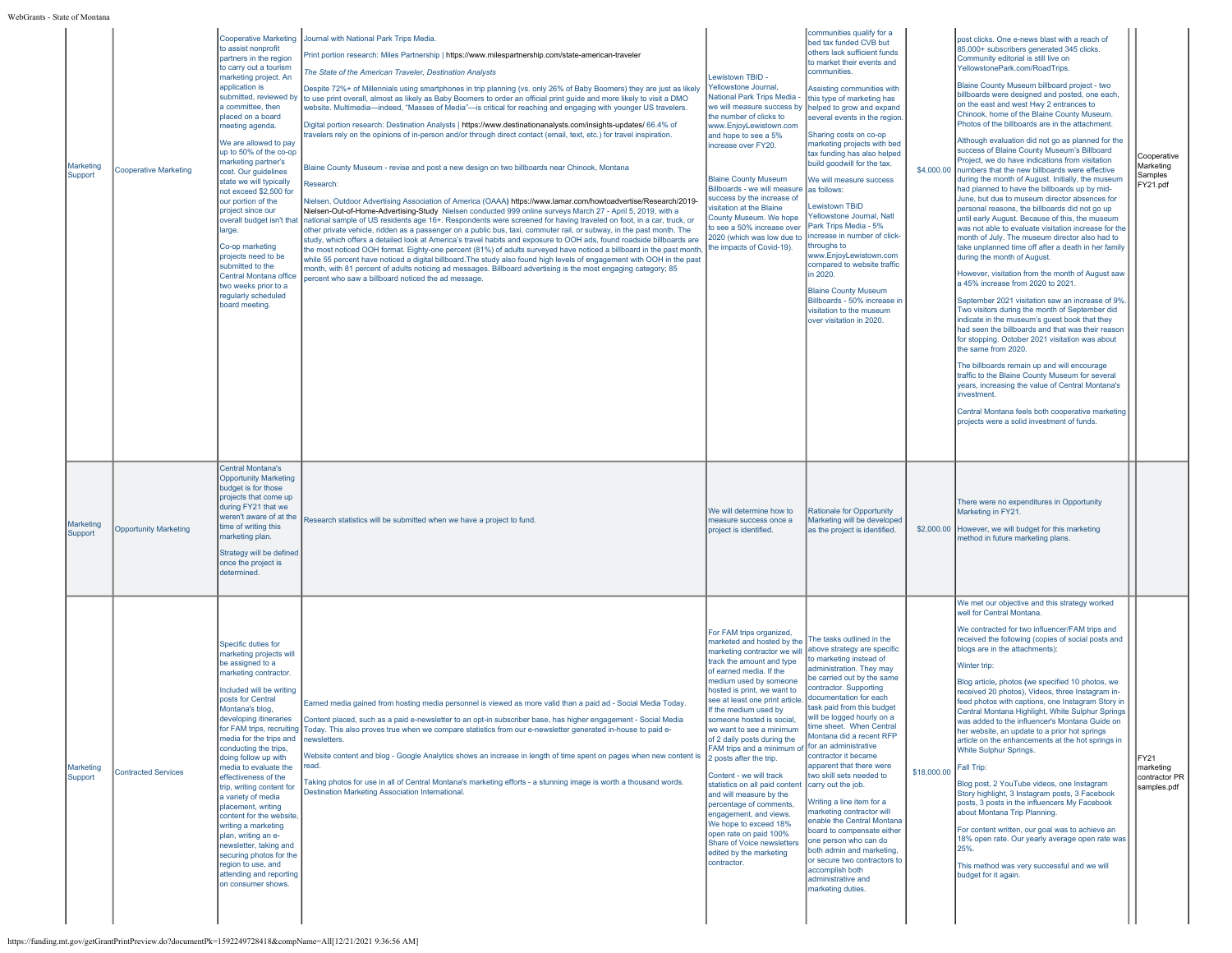| Marketing<br>Support | <b>FAC/Governor's Conference</b><br>neetings | <b>Central Montana's</b><br>primary contact will<br>attend Tourism<br><b>Advisory Council</b><br>neetings and the<br><b>Governor's Conference</b><br>on Tourism &<br>Recreation, Tourism<br><b>Advisory Council</b><br>meetings are required<br>by the bed tax<br>regulations.<br>Information and<br>updates are presented<br>at all meetings and are<br>beneficial to Central<br>Montana's operation.<br>Knowledge gained at<br>these meetings is<br>shared with the board<br>of directors at the next<br>board meeting.                                                                                                                                                                                                                                                                                                                                                                                                                                                                                                                                                                                           | Central Montana uses this as an operational method in order for the organization to fully comply with the Rules and<br>Regulations adopted by the Tourism Advisory Council. In order to achieve operational excellence, the executive<br>director attends, learns and shares information relevant to marketing efforts.                                                                                                                                                                                                                                                                                                                                                                                                                                                                                                                                                                                                                                                                                                                                                                                                                                                                                                                                                                                                                                                                                                                                                                                                                                                                                                                                                                                                                                                                                                                                                                                                                      | While it is difficult to<br>neasure success of<br>attending Tourism Advisory<br>Council meetings they are<br>critical for the efficient<br>operation of Central<br>Montana.<br>The Governor's Conference<br>on Tourism is educational<br>and ideas are brought back<br>from that and presented at<br>Central Montana's board<br>meetings.<br>We will measure the<br>success of TAC meetings<br>and the annual tourism<br>conference by having our<br>executive director in<br>attendance at all TAC<br>meetings and the tourism<br>conference. | Updates are given outlining<br>he Montana Office of<br><b>Tourism/Business</b><br>Development's marketing<br>efforts. We also learn about<br>marketing efforts that may<br>be beneficial to our tourism<br>region.<br>lesearch is presented that<br>entral Montana can use to<br>ake decisions on our<br>narketing.<br>Discussions are held on<br>revised guidelines that<br>mpact the Regions and<br>CVBs. Keeping abreast of<br>changes is critical to a well-<br>managed organization.<br>Sharing strategies with<br>other bed tax funded<br>entities has led to<br>partnership efforts.                                                                     | \$2,000.00 | There were no expenses to attend Tourism<br>Advisory Council meetings in this fiscal year. The<br>executive director attended all TAC meetings<br>virtually due to Covid. A tourism conference was<br>not held in FY21.<br>We feel this method met our objective and it was<br>successful. We will budget for this marketing<br>method in future marketing plans.                                                                                                                                                                                                                                                                                                                                                                                                                                                                                                                                                                                                                                                                                                                                                                                                                                                                                                                                                                                                                                                                                                                                                                                                                                                                                                                                                                                                                                                                                                                                                                                                                                                                                                                                                                                                                                                                                                                                                                                                                                                                                                     |
|----------------------|----------------------------------------------|---------------------------------------------------------------------------------------------------------------------------------------------------------------------------------------------------------------------------------------------------------------------------------------------------------------------------------------------------------------------------------------------------------------------------------------------------------------------------------------------------------------------------------------------------------------------------------------------------------------------------------------------------------------------------------------------------------------------------------------------------------------------------------------------------------------------------------------------------------------------------------------------------------------------------------------------------------------------------------------------------------------------------------------------------------------------------------------------------------------------|----------------------------------------------------------------------------------------------------------------------------------------------------------------------------------------------------------------------------------------------------------------------------------------------------------------------------------------------------------------------------------------------------------------------------------------------------------------------------------------------------------------------------------------------------------------------------------------------------------------------------------------------------------------------------------------------------------------------------------------------------------------------------------------------------------------------------------------------------------------------------------------------------------------------------------------------------------------------------------------------------------------------------------------------------------------------------------------------------------------------------------------------------------------------------------------------------------------------------------------------------------------------------------------------------------------------------------------------------------------------------------------------------------------------------------------------------------------------------------------------------------------------------------------------------------------------------------------------------------------------------------------------------------------------------------------------------------------------------------------------------------------------------------------------------------------------------------------------------------------------------------------------------------------------------------------------|------------------------------------------------------------------------------------------------------------------------------------------------------------------------------------------------------------------------------------------------------------------------------------------------------------------------------------------------------------------------------------------------------------------------------------------------------------------------------------------------------------------------------------------------|-----------------------------------------------------------------------------------------------------------------------------------------------------------------------------------------------------------------------------------------------------------------------------------------------------------------------------------------------------------------------------------------------------------------------------------------------------------------------------------------------------------------------------------------------------------------------------------------------------------------------------------------------------------------|------------|-----------------------------------------------------------------------------------------------------------------------------------------------------------------------------------------------------------------------------------------------------------------------------------------------------------------------------------------------------------------------------------------------------------------------------------------------------------------------------------------------------------------------------------------------------------------------------------------------------------------------------------------------------------------------------------------------------------------------------------------------------------------------------------------------------------------------------------------------------------------------------------------------------------------------------------------------------------------------------------------------------------------------------------------------------------------------------------------------------------------------------------------------------------------------------------------------------------------------------------------------------------------------------------------------------------------------------------------------------------------------------------------------------------------------------------------------------------------------------------------------------------------------------------------------------------------------------------------------------------------------------------------------------------------------------------------------------------------------------------------------------------------------------------------------------------------------------------------------------------------------------------------------------------------------------------------------------------------------------------------------------------------------------------------------------------------------------------------------------------------------------------------------------------------------------------------------------------------------------------------------------------------------------------------------------------------------------------------------------------------------------------------------------------------------------------------------------------------------|
| Marketing<br>Support | <b>Joint Ventures</b>                        | Lewis & Clark<br>Promotion - Partnering<br>on this project with the<br><b>National Park Service</b><br><b>Lewis &amp; Clark National</b><br><b>Historic Trail, Visit</b><br><b>Billings, Montana State</b><br>Parks, Southwest<br>Montana and<br>Montana's Missouri<br><b>River Country will</b><br>create a strong<br>Montana presence<br>about this historic<br>expedition. Montana<br>will be prominently<br>eatured and there will<br>be highlights of each<br>geographic area<br>relating to the Lewis &<br><b>Clark Trail and present</b><br>day things to see and<br>do.<br><b>Crown of the Continent</b><br><b>Brochure Reprint -</b><br>Central Montana will<br>partner with the MT<br>Office of Tourism,<br><b>Glacier Country</b><br>Tourism, Southwest<br>Montana, Trave<br>Alberta, Alberta SW<br><b>Regional Economic</b><br><b>Alliance and Kootenay</b><br>Rockies Tourism to<br>reprint and distribute<br>this impressive piece.<br>Partnerships allow<br>Central Montana to<br>stretch our limited<br>budget and create a<br>larger impact to<br>encourage visitation to<br>the region and state. | Lewis & Clark statewide promotion:<br>Printed Brochures produced and distributed: Travel and Tourism Research Association<br>https://ttra.com/wp-content/uploads/2018/04/Value of Print White Paper Final June 01 2017 Chris Adams.pdf<br>53% of US travelers report using a printed resource in planning their travel in the previous 12 months; 896 million trips<br>were taken in the last 12 months by this group of US travelers; 400 million leisure trips were taken by this group of US<br>ravelers in the past year - spending an estimated \$161 billion.<br>Digital Display Ads -Google   https://www.thinkwithgoogle.com/feature/travel-customer-journey-in-2020 Phocuswright <br>https://www.phocuswright.com/Free-Travel-Research<br>With more travelers turning to digital for assistance, marketers can connect with customers when they first express<br>ntent through online inspiration or research. Travel companies can segment their audiences, combine first- and third-<br>party data, and use machine learning to connect with customers. As traveler behavior continues to evolve.<br>expectations will continue to rise. Navigating these changes can be challenging, but digital provides more<br>opportunities than ever for marketers to meet traveler intent and expectations at every turn. And that's a trip worth<br>taking.<br>Crown of the Continent brochure reprint: Printed Brochures produced and distributed: Travel and Tourism Research<br>Association<br>https://ttra.com/wp-content/uploads/2018/04/Value of Print White Paper Final June 01 2017 Chris Adams.pdf<br>53% of US travelers report using a printed resource in planning their travel in the previous 12 months; 896 million trips<br>were taken in the last 12 months by this group of US travelers; 400 million leisure trips were taken by this group of US<br>travelers in the past year - spending an estimated \$161 billion. | Lewis & Clark statewide<br>promotion: tracking the<br>number of brochures<br>distributed and by tracking<br>the number of visits to<br><b>Central Montana's</b><br>information on<br>LewisandClarkCountry.com.<br>Crown of the Continent -<br>tracking the number of<br>brochures distributed. We<br>will measure success by<br>having all brochures<br>distributed.                                                                                                                                                                           | Central Montana can<br>increase the effectiveness<br>of our limited budget by<br>participating in joint<br>ventures. Both the Lewis<br>and Clark Country and<br>Crown of the Continent<br>marketing projects involve<br>multiple partners which<br>nakes our investment<br>incredibly valuable.<br>Lewis & Clark statewide<br>promotion: tracking the<br>number of brochures<br>distributed and by tracking<br>the number of visits to<br>Central Montana's<br>information on<br>LewisandClarkCountry.com<br>Crown of the Continent -<br>tracking the number of<br>brochures distributed. We<br>will measure success by<br>having all brochures<br>distributed. |            | Central Montana met our objective with both of<br>the Joint Venture projects. Our marketing strategy<br>was successful and we will continue to budget for<br>Joint Ventures.<br>Lewis & Clark Joint Venture -<br>Overall, visitor traffic to the<br>LewisandClarkCountry.org site increased by 72%<br>compared to 2020, and Unique Visitors to the<br>entire website increased by 72% compared to<br>2020.<br>2021 internet visitor traffic to the six pages with<br>Central Montana content increased by 5%<br>(11,815 vs 11,289 in 2020).<br>Visitation to the Central Montana auto tour page<br>increased by 530% over 2020, and Unique<br>Pageviews of your tour page increased by 589%<br>(1,348 vs 195 in 2020). This increase in internet<br>visitors is a result of digital advertising linking the<br>Central Montana tour page with potential visitors<br>from Seattle, Denver, Chicago and Minneapolis.<br>We did not distribute all of the brochures printed<br>from our office but there are only about 50<br>remaining.<br>Crown of the Continent Joint Venture:<br>FY21 MapGuide Reprint<br>Maps Printed: 80,000 Maps<br>\$4,000.00 # Maps Distributed: 55,132 Maps. Distribution<br>numbers were down, likely due to the US/Canada<br>international border having travel restrictions and<br>some of the larger visitor centers that distribute<br>this map were closed the last two vears.<br>Demographics: a significant quantity annually is<br>distributed to visitor information centers in<br>Montana, Idaho, and across British Columbia and<br>Alberta. Montana receives individual map orders<br>through the Crown of the Continent website for<br>domestic. Kootenay Rockies Tourism-British<br>Columbia receives individual map quide orders<br>through Crown of the Continent's website for<br>Canada and International. Alberta/SW Regional<br>Alliance and Kootenay Rockies Tourism help<br>distribute Canada and International bulk order<br>requests.<br>This amazing project, developed in partnership<br>with National Geographic, is supported by Alberta<br>Parks & Environment: Alberta SouthWest<br>Regional Alliance; Central Montana Regional<br>Tourism; Flathead-Kootenai Chapter of the<br>Montana Wilderness Association; Glacier Country<br>Regional Tourism; Kalispell Convention and<br>Visitor Bureau: Kootenav Rockies Tourism:<br>Montana Office of Tourism and Business<br>Development; Southwest Montana Regional |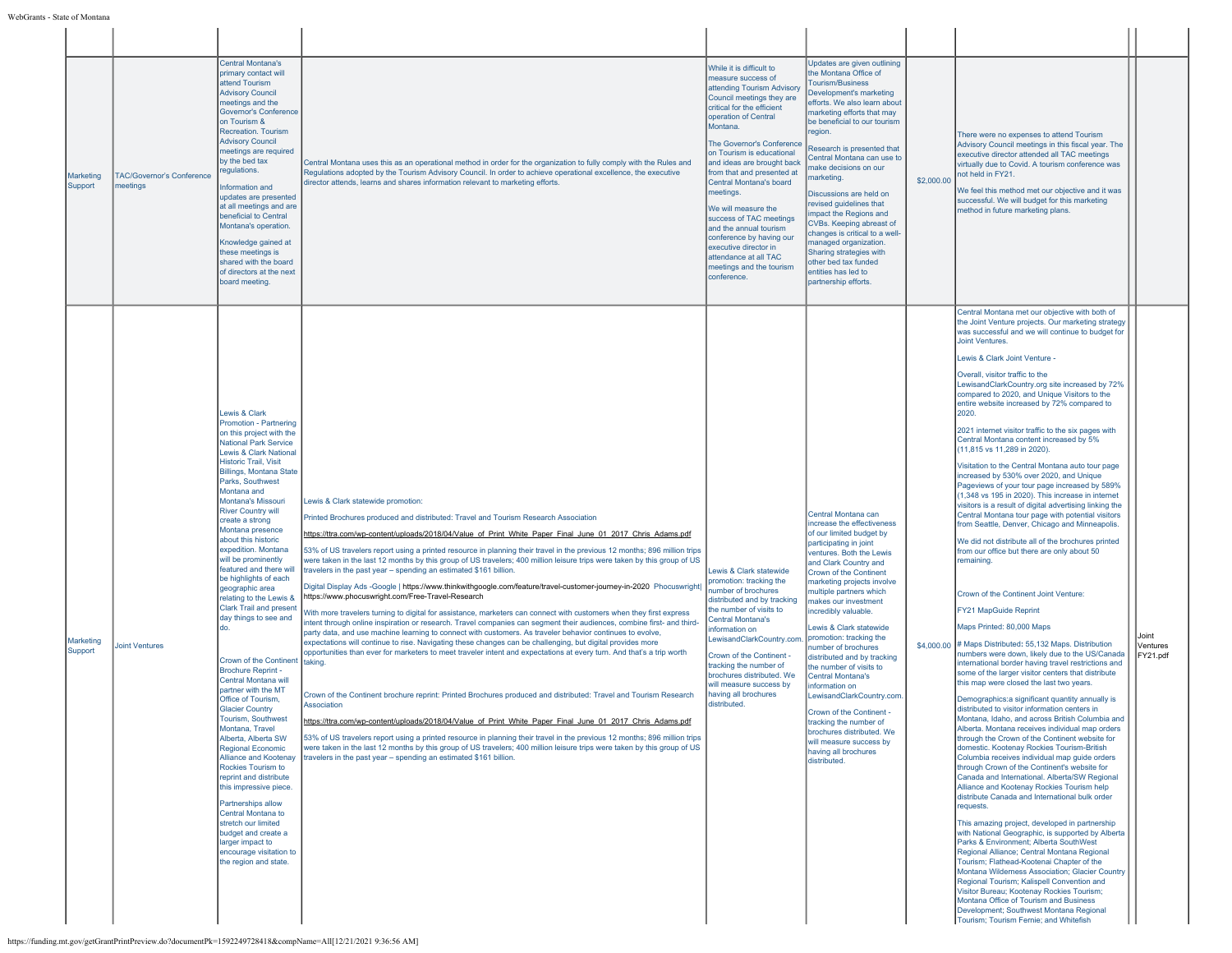|                      |                                          |                                                                                                                                                                                                                                                                                                                                                                                                                                                                                                                                                                                                                  |                                                                                                                                                                                                                                                                                                                                                                                                                                                                                                                                                                                                                                                                                                                                                                                                                                                                                                                                                                                                                                                                       |                                                                                                                                                                                                                                                                                                                                                                                                                                                                                                                                                                                                                                                                                                                                                         |                                                                                                                                                                                                                                                                                                                                                                                                                                                                                                                                                                                                                                                                                                                                                                                                               |              | Convention and Visitors Bureau                                                                                                                                                                                                                                                                                                                                |  |
|----------------------|------------------------------------------|------------------------------------------------------------------------------------------------------------------------------------------------------------------------------------------------------------------------------------------------------------------------------------------------------------------------------------------------------------------------------------------------------------------------------------------------------------------------------------------------------------------------------------------------------------------------------------------------------------------|-----------------------------------------------------------------------------------------------------------------------------------------------------------------------------------------------------------------------------------------------------------------------------------------------------------------------------------------------------------------------------------------------------------------------------------------------------------------------------------------------------------------------------------------------------------------------------------------------------------------------------------------------------------------------------------------------------------------------------------------------------------------------------------------------------------------------------------------------------------------------------------------------------------------------------------------------------------------------------------------------------------------------------------------------------------------------|---------------------------------------------------------------------------------------------------------------------------------------------------------------------------------------------------------------------------------------------------------------------------------------------------------------------------------------------------------------------------------------------------------------------------------------------------------------------------------------------------------------------------------------------------------------------------------------------------------------------------------------------------------------------------------------------------------------------------------------------------------|---------------------------------------------------------------------------------------------------------------------------------------------------------------------------------------------------------------------------------------------------------------------------------------------------------------------------------------------------------------------------------------------------------------------------------------------------------------------------------------------------------------------------------------------------------------------------------------------------------------------------------------------------------------------------------------------------------------------------------------------------------------------------------------------------------------|--------------|---------------------------------------------------------------------------------------------------------------------------------------------------------------------------------------------------------------------------------------------------------------------------------------------------------------------------------------------------------------|--|
| Marketing<br>Support | Fulfillment/Telemarketing/Call<br>Center | This project covers our<br>postage used to<br>respond to inquiries<br>and our toll-free phone<br>line for those who call<br>to request information<br>Most of our postage is<br>used for our bulk<br>mailings as we respond<br>to inquiries for our<br>travel literature. Some<br>of the postage budget<br>is used to respond to<br>international requests<br>individually. The<br>budget also covers the<br>cost of our toll-free<br>phone line for those<br>who choose to use that<br>to call and request our<br>travel information.                                                                           | We don't have research statistics since this is a support project.                                                                                                                                                                                                                                                                                                                                                                                                                                                                                                                                                                                                                                                                                                                                                                                                                                                                                                                                                                                                    | This is a support project<br>however we track the<br>inquiries we receive and<br>respond to.<br>Our measureable goal will<br>be to have all inquiries<br>responded to within two<br>weeks of receiving the<br>inquiry. During our peak<br>marketing times we typically<br>do one bulk mailing a week.<br>However, in slower<br>marketing times it can take<br>two weeks to reach the<br>quantity available to meet<br>the weight requirement for a<br>bulk mailing.                                                                                                                                                                                                                                                                                     | Many people still call or<br>respond to our ads and<br>request print information to<br>nake their trip planning<br>easier. We obviously need<br>postage to fulfill their<br>equest.<br>Our toll-free phone cost is<br>ninimal and we have<br>chosen to keep it active<br>since it is published in many<br>places.                                                                                                                                                                                                                                                                                                                                                                                                                                                                                             | \$6,000.00   | We met our obiective and this marketing strategy<br>was successful. Central Montana will continue to<br>budget for this marketing method.<br>Inquiries were responded to within two weeks of<br>receiving the request.<br>We have continued our toll-free phone number<br>although we did port it into our land line which is<br>now carried on a cell phone. |  |
| Publicity            | <b>Fam Trips</b>                         | This strategy is<br>focused on gaining<br>earned media/publicity<br>for the region, We<br>reach out to media,<br>social media<br>influencers and<br>if an activity or event in<br>our region fits their<br>audience.<br>We have partnered<br>with other tourism<br>regions and the<br>Montana Office of<br>Tourism/Business<br>Development on a<br>variety of FAM trips<br>and we have<br>conducted many on our<br>own.<br>While we have<br>expenses to host the<br>FAM trip, the value of<br>our potential visitors<br>seeing publicity<br>generated by someone<br>who has visited has a<br>lot of credibility. | individual writers to see Ogilvy   https://www.adweek.com/performance-marketing/study-earned-media-still-matters-a-lot/<br>The survey reveals that earned media is still, by leaps and bounds, the most powerful resource for influencing<br>purchasing decisions and business outcomes. According to the study, traditional media outlets are still the most<br>trusted sources of news, followed by influencer driven news. Almost half of respondents (47%) consider earned media<br>the most influential medium of all when it comes to view earned media as most influential medium for driving<br>purchasing decisions and business outcomes.<br>Social Media Today: 4 Ways Influencers Can Build Brand Awareness https://www.socialmediatoday.com/news/4-<br>ways-influencers-can-build-brand-awareness-and-why-they-work/567963/ Out of 81% of marketers who use influencer<br>content, 51% said it outperforms brand-created content. Influencer marketing is cost-effective, which means that<br>companies of all sizes can use it to promote their brands. | We will measure success in<br>a variety of ways.<br>For print articles we will<br>determine the value of the<br>pages in the article if we<br>were to place an ad of the<br>same size.<br>Social media posts will be<br>valued on the reach and<br>engagement of each post.<br>We don't assign a dollar<br>amount.<br>We will measure success<br>based on the number of<br>articles, social posts, blogs,<br>and videos generated. If a<br>person hosted on a FAM<br>trip does primarily print<br>media, we want to see a<br>minimum of one print article<br>at least one page long. For<br>social media influencers we<br>want to see a minimum of<br>one post daily while they<br>are being hosted and a<br>minimum of 3 posts<br>following the trip. | Similar to attending<br>consumer shows, it helps<br>Central Montana to get<br>specific information about<br>our lesser known vacation<br>products to an audience we<br>hope visits.<br>Writers and social media<br>nfluencers typically use<br>many images in their<br>articles or posts. Our paid<br>advertising usually has one<br>mage plus limited text so<br>we feel we benefit greatly<br>from FAM trips. The earned<br>nedia generated is also<br>riewed similar to a third-<br>party endorsement or<br>beneficial word of mouth<br>information - both are<br>compelling and inspiring.<br>In the past we've hosted<br>journalists, photographers,<br>video producers, bloggers<br>and content creators and<br>the earned media we have<br>received has covered a<br>wide swath of Central<br>Montana. | \$202,000.00 | Central Montana did not have any lodging tax<br>expenditures for FAM trips in FY21.<br>\$6,000.00 However, we will budget for this marketing<br>method in future years.                                                                                                                                                                                       |  |
|                      |                                          |                                                                                                                                                                                                                                                                                                                                                                                                                                                                                                                                                                                                                  |                                                                                                                                                                                                                                                                                                                                                                                                                                                                                                                                                                                                                                                                                                                                                                                                                                                                                                                                                                                                                                                                       |                                                                                                                                                                                                                                                                                                                                                                                                                                                                                                                                                                                                                                                                                                                                                         |                                                                                                                                                                                                                                                                                                                                                                                                                                                                                                                                                                                                                                                                                                                                                                                                               |              |                                                                                                                                                                                                                                                                                                                                                               |  |

# *Markething Method Evaluation Attachments*

| <b>Attachment 1</b> | Central Montana FY21 evaluation xlsx |
|---------------------|--------------------------------------|
| <b>Attachment 2</b> | Central Montana FY21 pie chart.JPG   |
| <b>Attachment 3</b> |                                      |
| <b>Attachment 4</b> |                                      |
| <b>Attachment 5</b> |                                      |
| <b>Attachment 6</b> |                                      |
| Attachment 7        |                                      |
| Attachment 8        |                                      |
| <b>Attachment 9</b> |                                      |